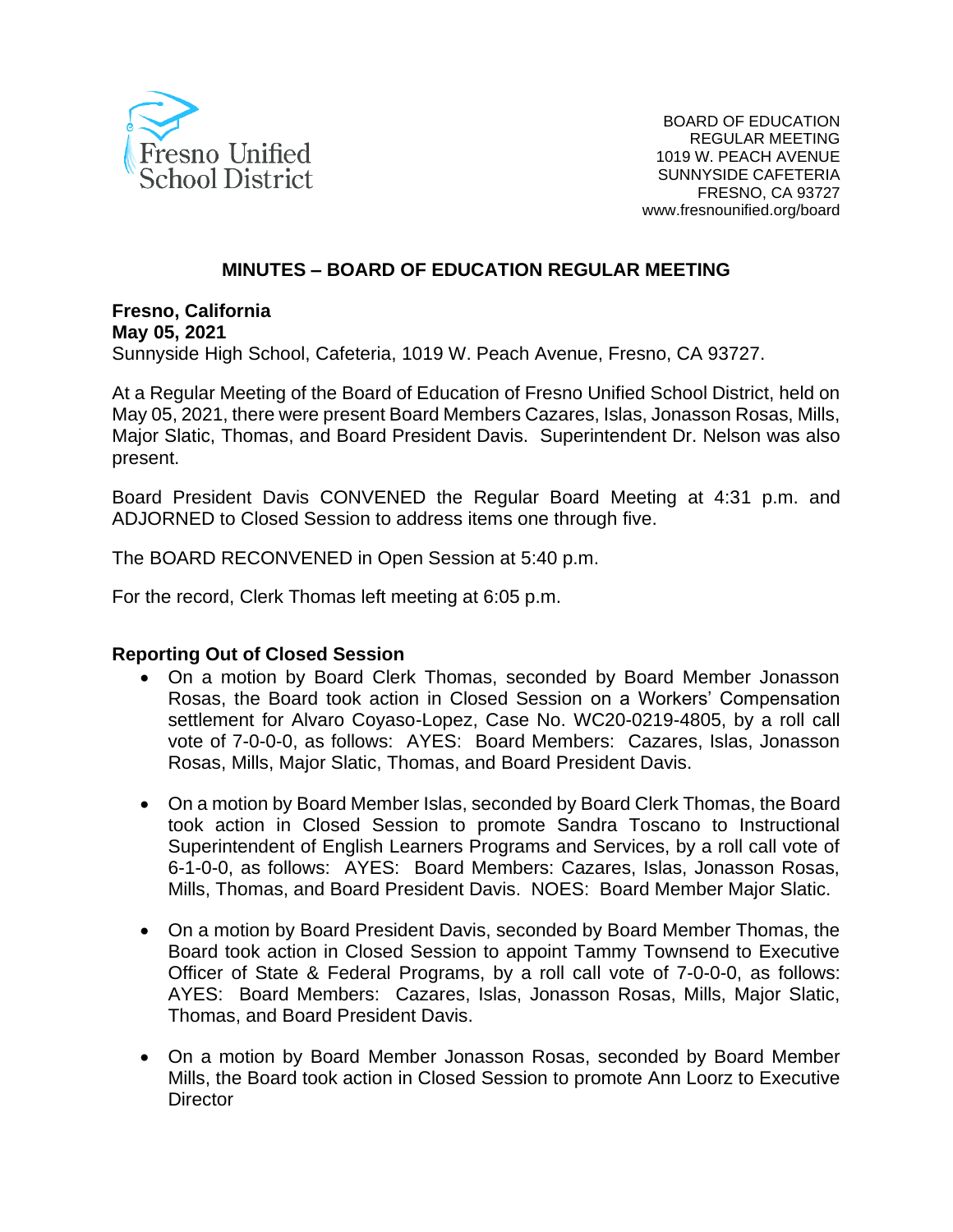# **Reporting Out of Closed Session - continued**

of Purchasing, by a roll call vote of 6-0-1-0 as follows: AYES: Board Members: Cazares, Islas, Jonasson Rosas, Mills, Major Slatic, and Board President Davis. ABSTENSTIONS: Board Member Thomas.

- On a motion by Board Clerk Thomas, seconded by Board Member Islas, the Board took action in Closed Session to promote Tressa Overstreet to Executive Director of College & Career Readiness, by a roll call vote of 7-0-0-0, as follows: AYES: Board Members: Cazares, Islas, Jonasson Rosas, Mills, , Major Slatic, Thomas, and Board President Davis.
- On a motion by Board Member Islas, seconded by Board Clerk Thomas, the Board took action in Closed Session to hire Marie Williams to Instructional Superintendent of School Leadership, by a roll call vote of 7-0-0-0, as follows: AYES: Board Members: Cazares, Islas, Jonasson Rosas, Mills, Major Slatic, Thomas, and Board President Davis.

For the record, the Board received zero submissions of public comment for Closed Session.

# **PLEDGE OF ALLEGIANCE**

Ms. Anderson, Principal of Sunnyside High School led the flag salute.

# **HEAR Reports from Student Advisory Representatives**

The Board heard a report from Maria Flores and Brandon Aoki, Student Advisory Representatives from Edison High School and student ambassadors from Computech Middle School.

#### **HEAR Report from Superintendent**

- Acknowledged that Cinco de Mayo commemorates the Mexican army's victory over France in the Battle of Puebla. While a minor holiday in Mexico, it is always a joy to celebrate Mexican culture and heritage, which is part of the fabric of our district and our city.
- Shared, May is a month of celebrations, as we head into graduation season. On Tuesday, we virtually celebrated our 76 Fresno Unified Scholarship recipients. Next Tuesday, May 11, we will honor our fourth cohort of Steve's Scholars. This cohort is made up of 36 graduating seniors from eight Fresno Unified high schools. In 2012, Francine and Murray Farber established the Steve's Scholars program as a lasting memorial to their son. Their goal was to encourage students at Tehipite Middle School to strive for good grades and attendance, social responsibility, and college.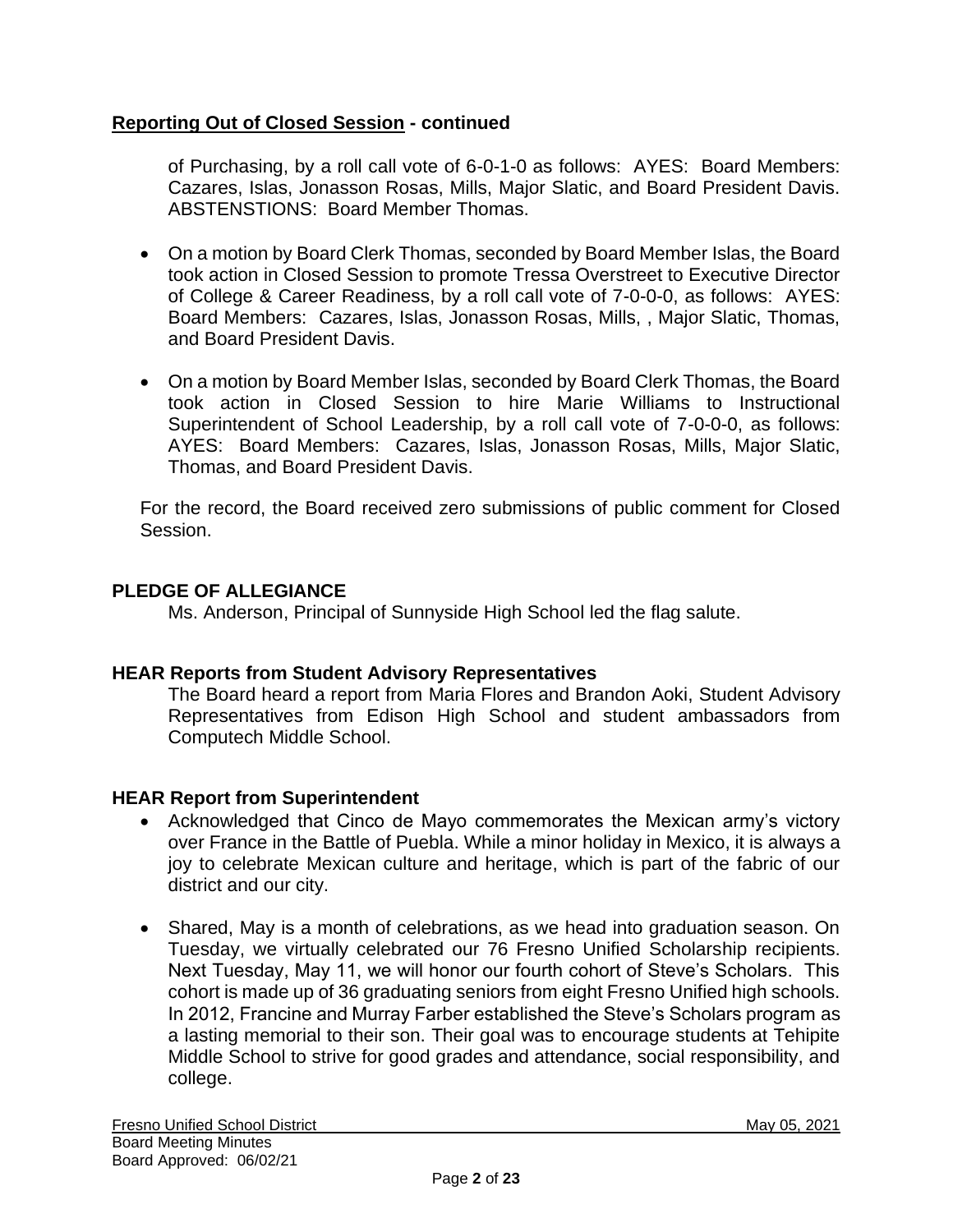## **HEAR Report from Superintendent - continued**

- Shared, we also celebrate several of our schools. Kings Canyon Middle School has earned its second re-designation as a prestigious California Schools to Watch and Model Middle School. Kings Canyon was first designated among the more than 1,300 middle schools in California. We also learned that Design Science Middle College High School and Patino School of Entrepreneurship are part of a second wave of Distinguished Schools Awarded. They join Computech Middle School, and Baird Middle School as part of the first wave of recognition. Schools are selected based on test scores, suspension rates, conditions, and climate. They are recognized for their highly successful, data-driven effort ranging from professional development to positive behavior intervention.
- Shared the second draft of the Local Control and Accountability Plan, known as the LCAP, is posted at Fresnounified.org. Please take time to review and provide and provide further feedback as there is a place to make comments.
- Shared, May is Mental Health Awareness Month. Everyone has been impacted by the events of the last 12 months as we have struggled with the loss of loved ones, loss of jobs and isolation. We have seen an increase in anxiety, depression, substance abuse and suicidal thoughts. Our students have been able to spend more time with their parents or primary caregivers. However, many are grieving the loss of peer interaction, social connections, and time spent in person with vital caring adults such as extended family and educators. The COVID-19 pandemic has impacted the mental health of people of all ages, and now more than ever it is critical that we reduce the stigma around mental and student health that prevents individuals from seeking help. We encourage Fresno Unified staff to access internal resources such as EAP and Care Solace for students and families, we have caring staff at school sites, including school social workers and school psychologists, who will connect you to the appropriate resource. As an added note, later this month our student voice collaborative is coming together to produce a number of public service announcements around the importance of mental health wellness.

# **BOARD/SUPERINTENDENT COMMUNICATION**

**Member Mills:** Addressed disparaging comments made by community member at the April 21, 2021 board meeting. Provided several examples of people with disabilities in leadership roles.

**Member Cazares**: Supported comments made by Member Mills. Recognized Teacher Appreciation Week and also expressed appreciations for Nurses, Food Services staff and shared that all employees are teachers in their own ways. Thanked Operations staff for work completed.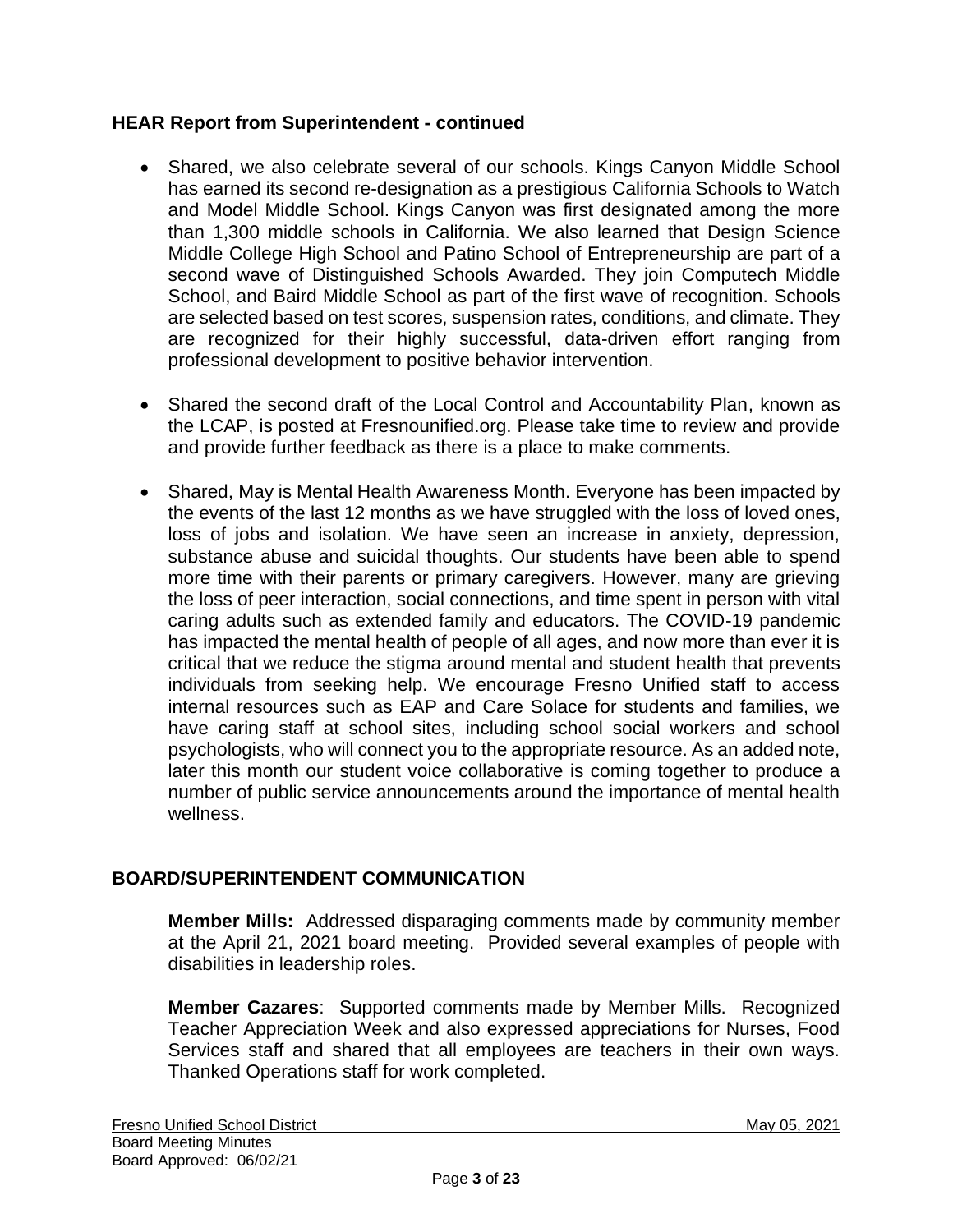# **BOARD/SUPERINTENDENT COMMUNICATION - continued**

**Member Islas**: Wished everyone a Happy Cinco de Mayo. Thanked and expressed appreciation to teachers. Echoed sentiments of Member Mills. Congratulated Design Science and Patino for being named a California Distinguished School.

**Member Jonasson Rosas**: Echoed comments of Trustee Mills. Commented it is uncalled for to disparage anyone for any health reason whatsoever. Referenced board communication regarding school counselor positions with student to counselor ratio, was happy to see the mathematic breakdown. Expressed appreciation for the board communication regarding the dual immersion pathway.

**Member Major Slatic**: Read an email from a constituent in the Bullard Region regarding increasing the number of children in classrooms and the District's plan to return students to school. Referenced an article pertaining to racial disparities in distance learning. Referenced an article dated March 30, 2021 from CNBC, Nothing Beats being in a Classroom.

**Board President Davis**: Welcomed the community to Sunnyside High School. Issued an apology to Member Mills for comments made by a public speaker at the April 21, 2021 Board Meeting. Requested the community to direct comments at Board Policy and not at the Board Member. Expressed appreciation for teachers and staff, she is proud of the work they do every day.

**Student Member Singh**: Welcomed everyone to Sunnyside High School. Provided shout out to Sunnyside Principal Ms. Anderson and Ms. Hawkins.

**Student Member Morales**: Congratulated Ms. Tressa Overstreet for her promotion. Thanked her for being a great principal at Design Science. Wished everyone a Happy Cinco de Mayo. Expressed appreciation for Member Mills comments and shared that it is not okay to discriminate against people with disabilities.

#### **OPPORTUNITY for Public Comment on Consent Agenda Items**

For the record, the Board received zero requests to address the Board on Consent Agenda Items.

On a motion by Board Member Major Slatic, seconded by Board Member Jonasson Rosas, the Consent Agenda, was approved, with the exception of A-15 which was pulled from the agenda by staff, by a roll call vote of 6-0-0-1, as follows: AYES: Board Members: Cazares, Islas, Jonasson Rosas, Mills, Major Slatic, and Board President Davis. ABSENT: Board Clerk Thomas.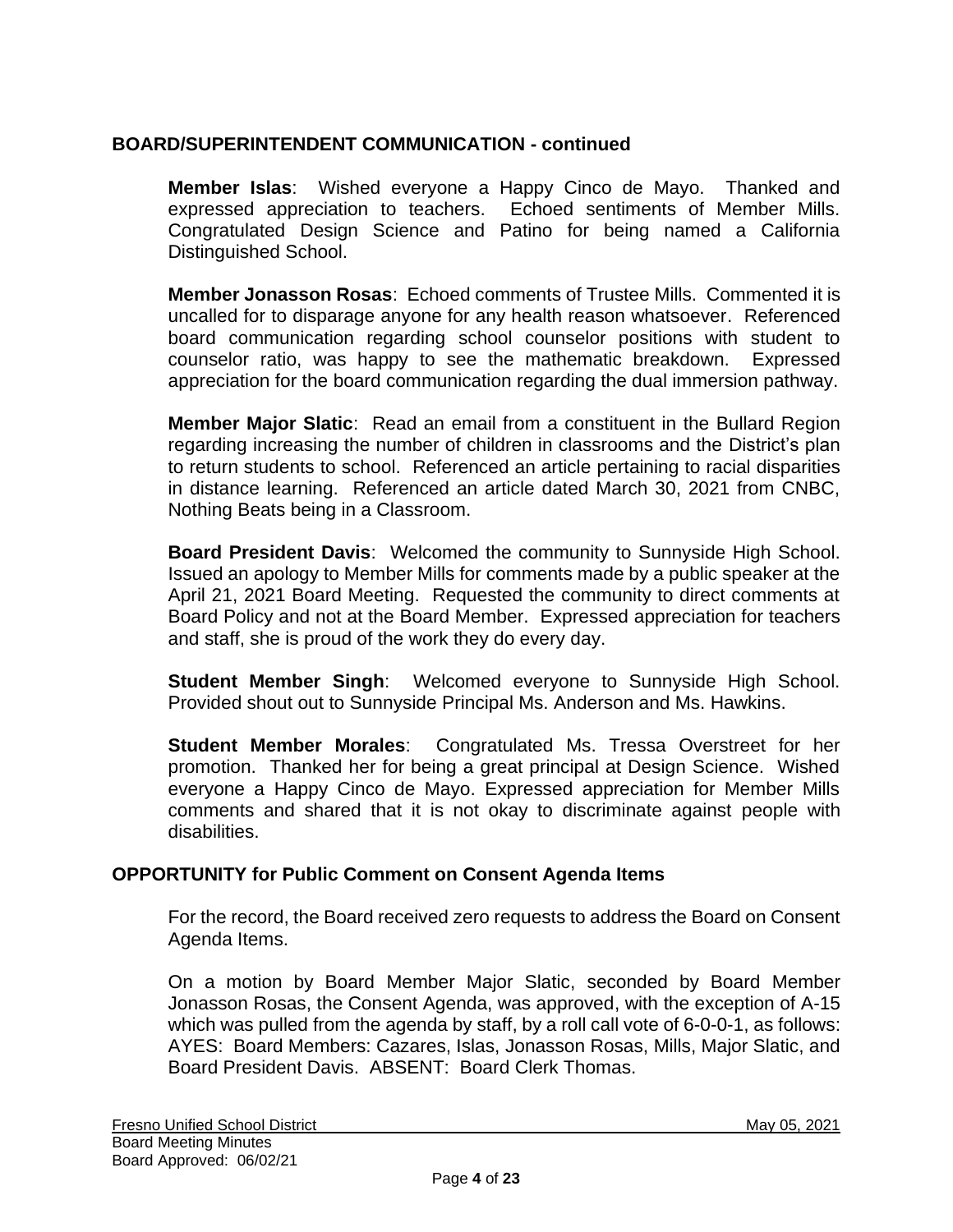**ALL CONSENT AGENDA** items are considered routine by the Board of Education and will be enacted by one motion. There will be no separate discussion of items unless a Board member so requests, in which event, the item(s) will be considered following approval of the Consent Agenda.

# **A. CONSENT AGENDA**

### **A-1, APPROVE Personnel List APPROVED as recommended**, the Personnel List, Appendix A, as submitted.

**A-2, ADOPT Findings of Fact and Recommendations of District Administrative Board**

**ADOPTED as recommended**, Findings of Fact and Recommendations of District Administrative Panels resulting from hearings on expulsion and readmittance cases conducted during the period since the April 21, 2021 Regular Board Meeting.

## **A-3, APPROVE Minutes from Prior Meeting APPROVED as recommended**, draft minutes for the April 07, 2021 Regular Board Meeting.

- **A-4, ADOPT Resolution Proclaiming May 12, 2021 as National School Nurse Day ADOPTED as recommended**, a proclamation declaring May 12, 2021 as National School Nurse Day.
- **A-5, APPROVE Provisional Internship Permits APPROVED as recommended**, Provisional Internship Permit recommendations to rehire or hire upon Board approval.
- **A-6, APPROVE Agreement with Experience Inc to Fund Career Technical Education Summer Internship Opportunities APPROVED as recommended**, an agreement with Experience Inc to provide work-based learning and summer paid learning internship opportunities for targeted student populations.
- **A-7, APPROVE Renewal Agreement with Delta Health Systems/TeamCare APPROVED as recommended**, a renewal agreement with Delta Health Systems/TeamCare for employee wellness program administrative services.
- **A-8, APPROVE Grant Application to the California Community Colleges Chancellor's Office – K12 Strong Workforce Program APPROVED as recommended**, the submission of application for the K12 Strong Workforce Program grants.
- **A-9, APPROVE Grant Application to the California Department of Education for the Career Technical Education Incentive Grant Program APPROVED as recommended**, submission of application for the Career Technical Education Incentive Grant.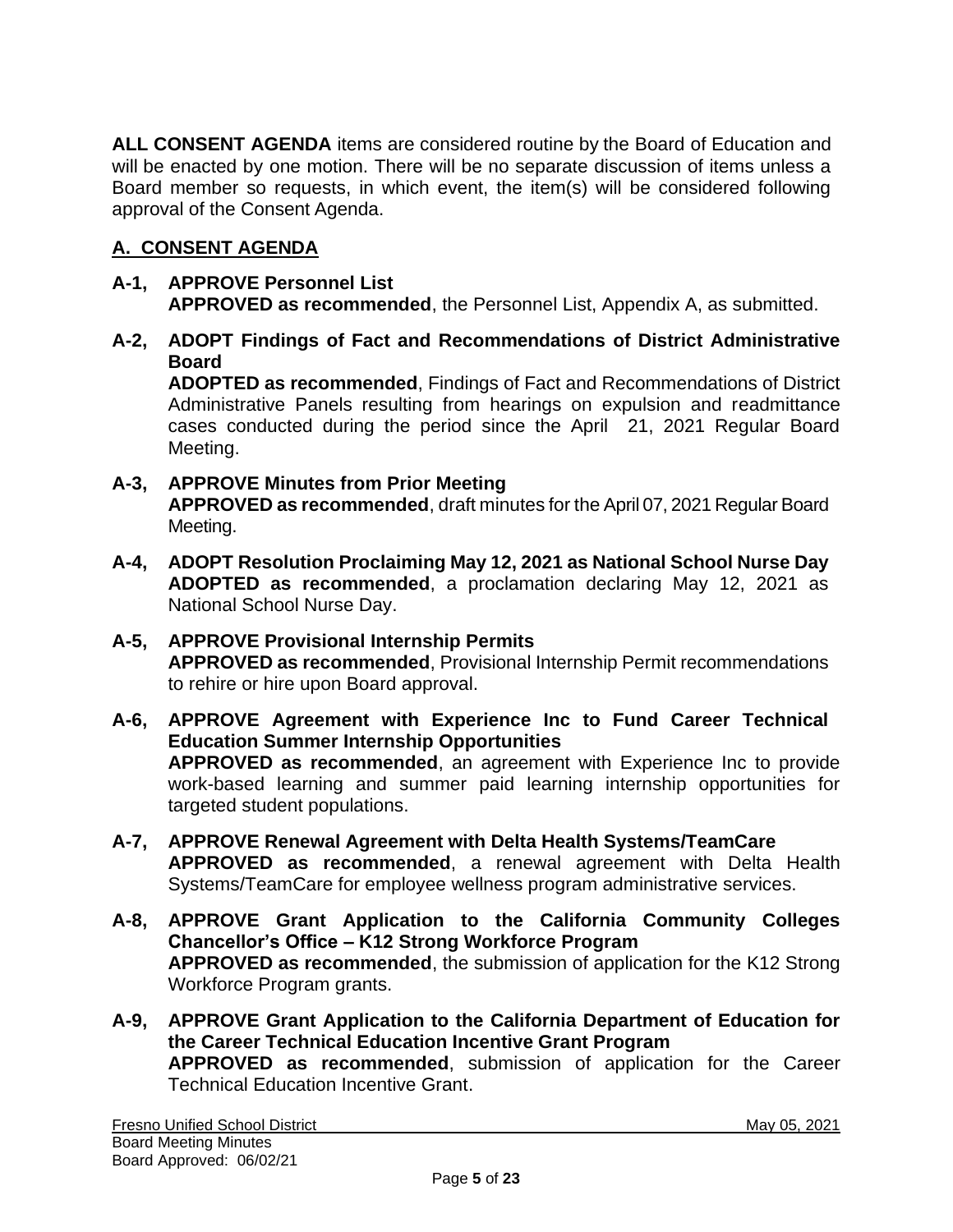# **A. CONSENT AGENDA – continued**

- **A-10, APPROVE Grant Applications to the Carl D. Perkins Career and Technical Education 2021/22 Program APPROVED as recommended**, submission of grant applications to the California Department of Education for Carl D. Perkins Career and Technical Education 2021/22 Program.
- **A-11, APPROVE Award of Bid 21-38, Centennial and Wishon Elementary Schools and Scandinavian Middle School Multipurpose Room HVAC Upgrades APPROVED as recommended**, information on Bid 21-38, to replace the existing heating and cooling systems in the multipurpose rooms, including staff lounges, kitchens, and kitchen offices, at Centennial and Wishon Elementary Schools and Scandinavian Middle School.
- **A-12, APPROVE Award of Bid 21-39, Fort Miller Middle School Interior Lighting Upgrade**

**APPROVED as recommended**, information on Bid 21-39, to upgrade interior lighting at Fort Miller Middle School.

## **A-13, RATIFY Change Orders for the Projects Listed Below**

**RATIFIED as recommended**, information on a Change Order for the following project:

• Bid 21-09 Sections A, B and C, Gymnasium Bleacher Installation at Various Middle Schools (Ahwahnee, Computech, Cooper, Sequoia, Terronez, Tioga) Change Order 1 presented for ratification \$21,300.

# **A-14, RATIFY the Filing of Notices of Completion**

**RATIFIED as recommended**, Notices of Completion for the following projects, which have been completed according to plans and specifications:

- Bid 20-34 Section A, Gibson, Holland, Manchester Elementary Schools Multipurpose Building HVAC Upgrades;
- Bid 21-09 Sections A, B and C, Gymnasium Bleacher Installation at Various Middle Schools (Ahwahnee, Computech, Cooper, Sequoia, Terronez, Tioga).

## **A-15, RATIFY Purchase Orders from February 01, 2021 through February 28, 2021 PULLED BY STAFF**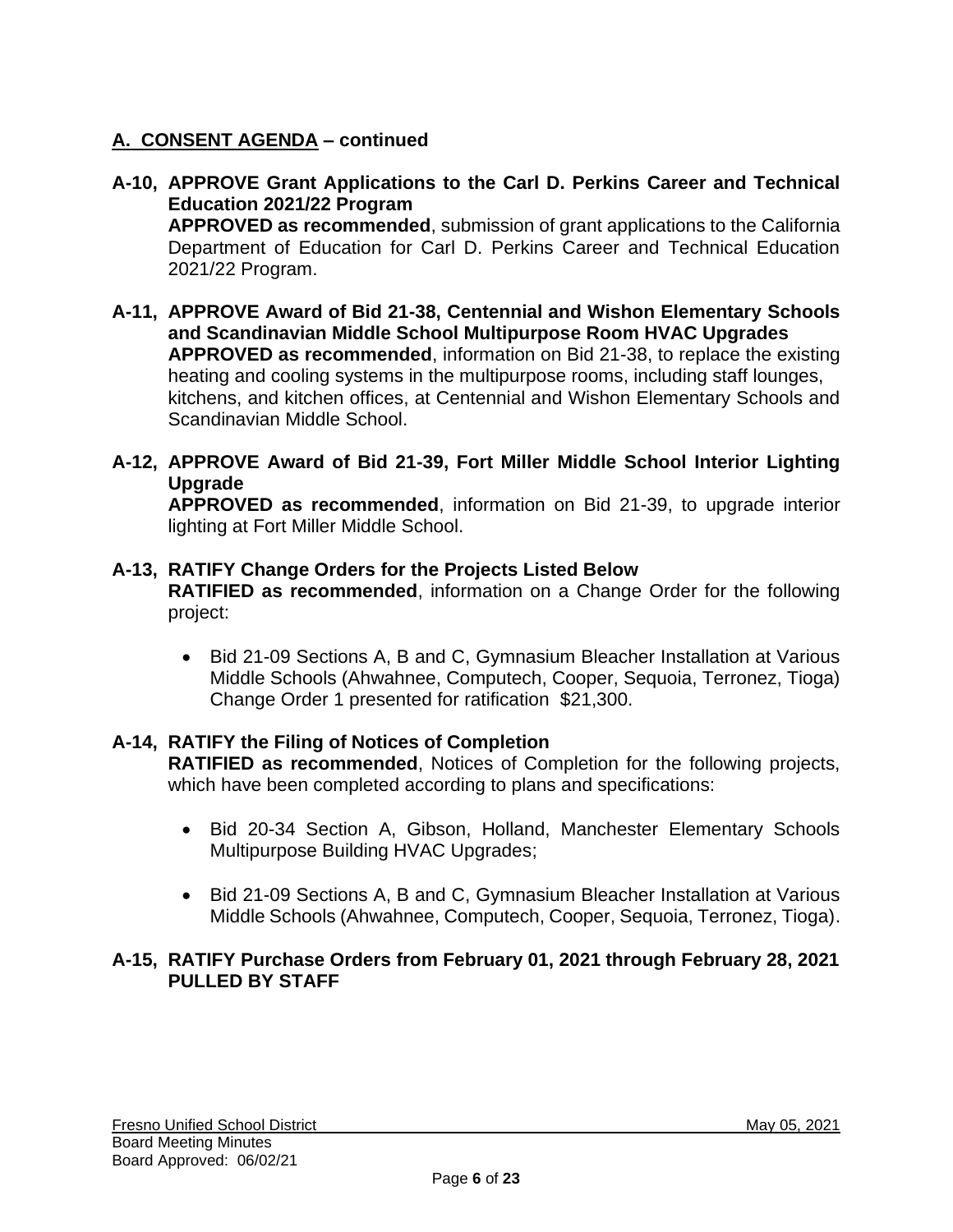# **UNSCHEDULED ORAL COMMUNICATIONS**

For the record, the Board received 6 requests to address the Board and 577 email submissions of public comment for Unscheduled Oral Communications. They are as follows:

Requests to Address the Board

- 1. Terry Cox: Retain the Fresno High School Warrior image.
- 2. Winston Kasparian: Retain the Fresno High School Warrior image.
- 3. Nicholas Willis and Lori Pastre: Retain the Fresno High School Warrior image. Served District with lawsuit.
- 4. Marcelino Valdez: Open the schools full-time.
- 5. Jeff Trussler: Open the schools full-time.
- 6. Nicholas Dodson: Retain the Fresno High School Warrior image.

#### Email Submissions

- 1. Mark Oaks: Retain the Fresno High School Warrior image.
- 2. Tiffany Jones: Retain the Fresno High School Warrior image.
- 3. Dan Shay: Retain the Fresno High School Warrior image.
- 4. Sandy Steele-West: Retain the Fresno High School Warrior image.
- 5. Lezle Staffero Adam: Retain the Fresno High School Warrior image.
- 6. Rene Salazar: Meet to discuss the Fresno High School Warrior image.
- 7. Gary Nakagawa: Retain the Fresno High School Warrior image.
- 8. Lynne Santini: Retain the Fresno High School Warrior image.
- 9. Jim Tuck: Retain the Fresno High School Warrior image.
- 10. Brad Marsoobian: Retain the Fresno High School Warrior image.
- 11. Stephen Blake Mettee: Retain the Fresno High School Warrior image.
- 12. Kao Cheng Lao: Divert funds from law enforcement to student support programs.
- 13. Lori Pastre: Retain the Fresno High School Warrior image.
- 14. Josette Losurdo: Retain the Fresno High School Warrior image.
- 15. Shauna: Divert funds from law enforcement to student support programs.
- 16. Mike Jeffus: Retain the Fresno High School Warrior image.
- 17. Tom Marsella: Retain the Fresno High School Warrior image.
- 18. Analicia Rangel-Garcia: Divert funds from law enforcement to student support programs.
- 19. Sharilyn Weber: Retain the Fresno High School Warrior image.
- 20. Nicholas Willis
- 21. Michael Markarian: Retain the Fresno High School Warrior image.
- 22. Tatum Tuck: Retain the Fresno High School Warrior image.
- 23. Tyler Tatum: Retain the Fresno High School Warrior image.
- 24. Cambra Downing: Support of a 95/5 health plan and a \$3200 one-time payment to all employees.
- 25. Jeannette Marroquin: Support of a 95/5 health plan and a \$3200 one-time payment to all employees.
- 26. Mayra Gutierrez: No comment provided.
- 27. Jared Martin: 95/5 health plan and \$3200 one-time payment to all employees.
- 28. Melissa Boyles: 95/5 health plan and \$3200 one-time payment to all employees.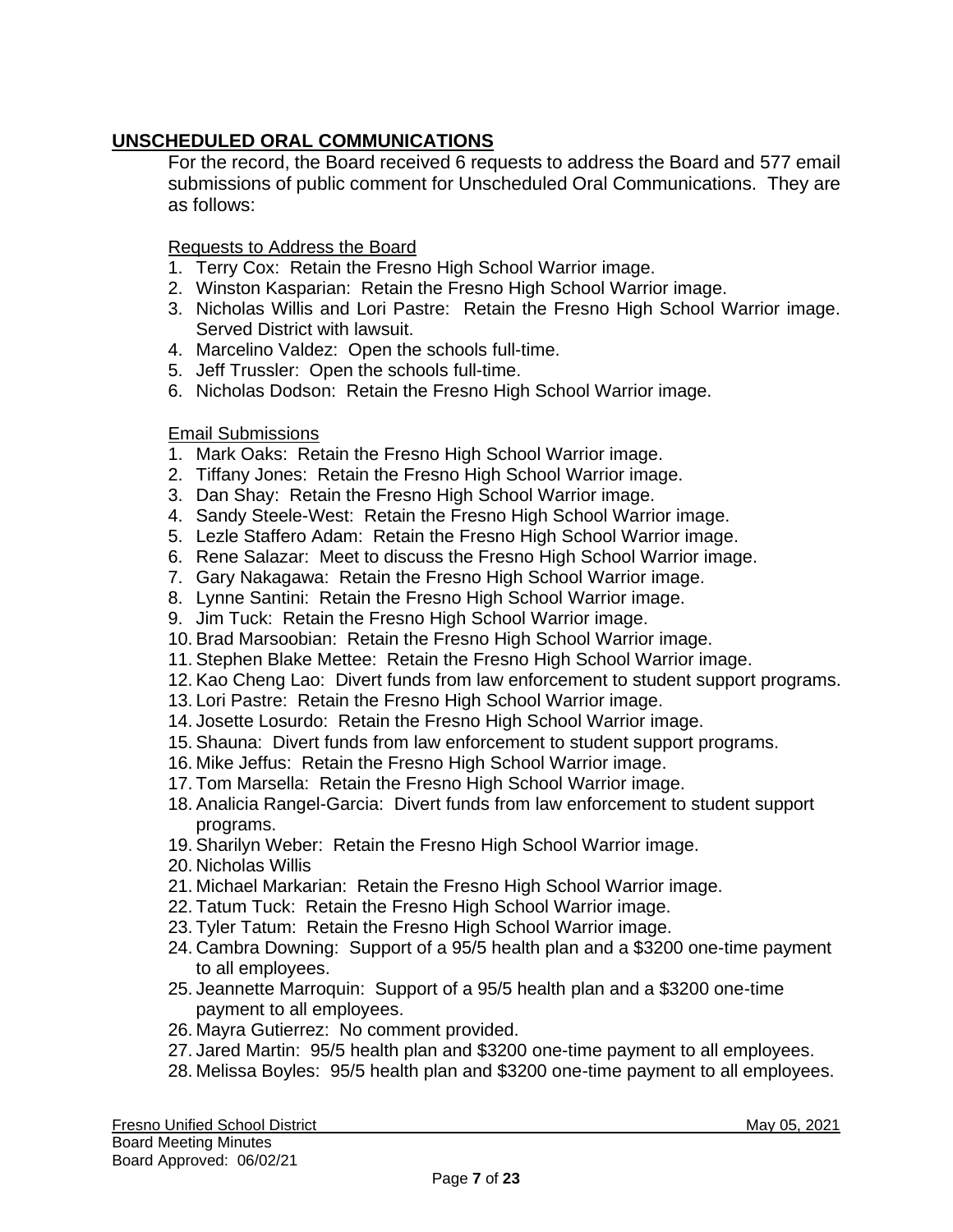29. Bailey Bunch: 95/5 health plan and \$3200 one-time payment to all employees. 30. Sky Sweet: 95/5 health plan and \$3200 one-time payment to all employees. 31. Andrew Orelup: 95/5 health plan and \$3200 one-time payment to all employees. 32. Lisa Binns: 95/5 health plan and \$3200 one-time payment to all employees. 33. Austen Torrence: 95/5 health plan and \$3200 one-time payment to all employees. 34. Robert Greenberg: 95/5 health plan and \$3200 one-time payment to all employees. 35. Hortencia Munoz: 95/5 health plan and \$3200 one-time payment to all employees. 36. Sandra Iyall: 95/5 health plan. 37. Bee Vang: 95/5 health plan and \$3200 one-time payment to all employees. 38. David Hunter: 95/5 health plan. 39. Abigail Smurr: 95/5 health plan. 40. Joshua Lee: 95/5 health plan and \$3200 one-time payment to all employees. 41. Heather Lane: 95/5 health plan and \$3200 one-time payment to all employees. 42. Elizabeth Scroggins: 95/5 health plan and \$3200 one-time payment to all employees. 43. Amy L. Arnold: 95/5 health plan and \$3200 one-time payment to all employees. 44. Monalyn Madruga: No comment provided. 45. Laurie McCloskey: 95/5 health plan and \$3200 one-time payment to all employees. 46. Matt Isaak: 95/5 health plan and \$3200 one-time payment to all employees. 47. Choua Yang: 95/5 health plan and \$3200 one-time payment to all employees. 48. Wendy Martin: 95/5 health plan and \$3200 one-time payment to all employees. 49. Maiv Tsab: 95/5 health plan and \$3200 one-time payment to all employees. 50. Bailey Rolfs: 95/5 health plan and \$3200 one-time payment to all employees. 51. Aline Kaufmann: 95/5 health plan and \$3200 one-time payment to all employees. 52. Celestina Soto: 95/5 health plan and \$3200 one-time payment to all employees. 53. Linda Bessey. 95/5 health plan and \$3200 one-time payment to all employees. 54. Christopher M.: 95/5 health plan and \$3200 one-time payment to all employees. 55. Blanca Ayon: 95/5 health plan and \$3200 one-time payment to all employees. 56. Luis Damian: 95/5 health plan and \$3200 one-time payment to all employees. 57. Yolanda Ponce: 95/5 health plan and \$3200 one-time payment to all employees. 58. Anthony Segura: 95/5 health plan and \$3200 one-time payment to all employees. 59. Bonita Ring: 95/5 health plan and \$3200 one-time payment to all employees. 60. Carolina Del Real: 95/5 health plan and \$3200 one-time payment to all employees. 61. Lisa Carpenter: 95/5 health plan and \$3200 one-time payment to all employees. 62. Deborah Davidson: 95/5 health plan and \$3200 one-time payment to all employees. 63. Daviana Wisener: 95/5 health plan and \$3200 one-time payment to all employees. 64. Trisha R. Griffin: 95/5 health plan and \$3200 one-time payment to all employees. 65. Tom Staples: 95/5 health plan and \$3200 one-time payment to all employees. 66. Sara Ingels: 95/5 health plan and \$3200 one-time payment to all employees. 67. Jenni McDowell: 95/5 health plan and \$3200 one-time payment to all employees. 68. Jennifer Bermann-Jimenez: 95/5 health plan and \$3200 one-time payment to all employees. 69. Sarah Frampton: 95/5 health plan and \$3200 one-time payment to all employees. 70. Sarah Owens: 95/5 health plan and \$3200 one-time payment to all employees. 71. Kathleen Villarreal: 95/5 health plan. 72. Mark Romero: 95/5 health plan and \$3200 one-time payment to all employees. 73. Renee Munguia: 95/5 health plan and \$3200 one-time payment to all employees.

74. Candy Holguin: 95/5 health plan and \$3200 one-time payment to all employees.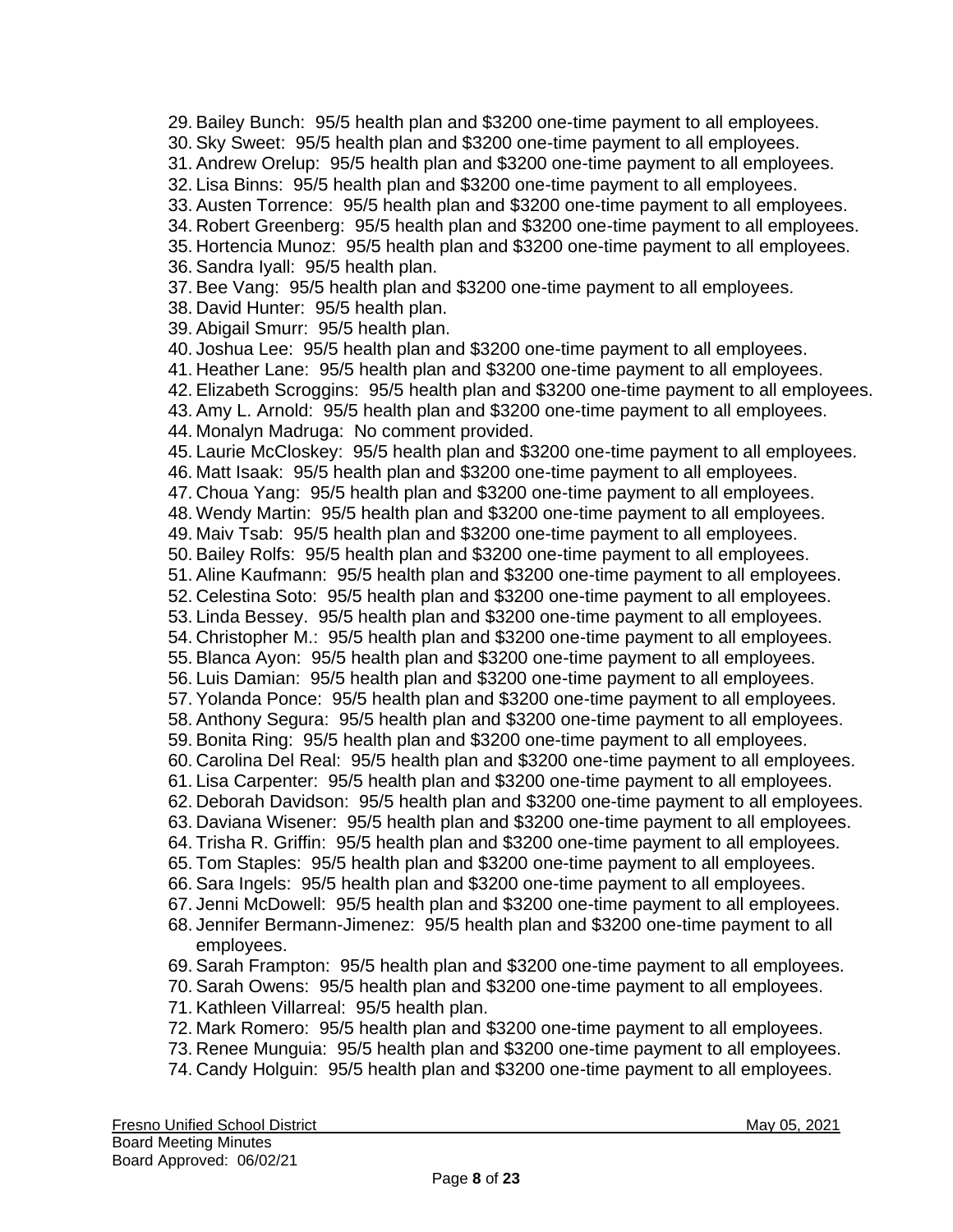- 75. Khethmany Tibbetts: 95/5 health plan and \$3200 one-time payment to all employees.
- 76. Taylor Robinson: 95/5 health plan and \$3200 one-time payment to all employees.
- 77. Lorena Navarro: 95/5 health plan and \$3200 one-time payment to all employees.
- 78. Eric Mendoza: 95/5 health plan and \$3200 one-time payment to all employees.
- 79. Nicole Jennison: 95/5 health plan and \$3200 one-time payment to all employees.
- 80. Gabriela Perez-Santillan: 95/5 health plan and \$3200 one-time payment to all employees.
- 81. Brittany Oliver: 95/5 health plan and \$3200 one-time payment to all employees.
- 82. Arely Mejia: 95/5 health plan and \$3200 one-time payment to all employees.
- 83. Paulette Cardinale: 95/5 health plan and \$3200 one-time payment to all employees.
- 84. Carol Padilla-Shaath: 95/5 health plan and \$3200 one-time payment to all employees.
- 85. Patricia Silvas: 95/5 health plan and \$3200 one-time payment to all employees.
- 86. Maria Avila: 95/5 health plan and \$3200 one-time payment to all employees.
- 87. Margarita Spalard: 95/5 health plan and \$3200 one-time payment to all employees.
- 88. Marcella Linares: 95/5 health plan and \$3200 one-time payment to all employees.
- 89. Marilyn Baker: 95/5 health plan and \$3200 one-time payment to all employees.
- 90. Leticia Aguirre: 95/5 health plan and \$3200 one-time payment to all employees.
- 91. Dorrie Prosser: 95/5 health plan and \$3200 one-time payment to all employees.
- 92. Aleyda Valencia: 95/5 health plan and \$3200 one-time payment to all employees.
- 93. Debbie VonBerg: 95/5 health plan and \$3200 one-time payment to all employees.
- 94. Mary Xiong: 95/5 health plan and \$3200 one-time payment to all employees.
- 95. Bentia Martinez: 95/5 health plan and \$3200 one-time payment to all employees.
- 96. Mrsjdls: 95/5 health plan and \$3200 one-time payment to all employees.
- 97. Kimberly Duchscher: 95/5 health plan.
- 98. Cassandra Schueler: 95/5 health plan and \$3200 one-time payment to all employees.
- 99. Shanelle Bueno: 95/5 health plan and \$3200 one-time payment to all employees.
- 100. Ceciley Teliha: 95/5 health plan and \$3200 one-time payment to all employees.
- 101. Martha Haro: 95/5 health plan and \$3200 one-time payment to all employees.
- 102. Laura Heatherly: 95/5 health plan and \$3200 one-time payment to all employees.
- 103. Mee Vang: 95/5 health plan and \$3200 one-time payment to all employees.
- 104. Roxanne R. Castro: 95/5 health plan and \$3200 one-time payment to all employees.
- 105. Matt Estes: 95/5 health plan and \$3200 one-time payment to all employees.
- 106. Rachel Nichols: 95/5 health plan and \$3200 one-time payment to all employees.
- 107. Bonnie Carlos: 95/5 health plan and \$3200 one-time payment to all employees.
- 108. Malena Reyes: 95/5 health plan and \$3200 one-time payment to all employees.
- 109. Brian Baker: Comment on teacher shortage.
- 110. Sophary Keo Soundara: No comment provided.
- 111. Robyn Harvey: 95/5 health plan and \$3200 one-time payment to all employees.
- 112. Ariana Amaro: 95/5 health plan and \$3200 one-time payment to all employees.
- 113. Brandy Higley: 95/5 health plan and \$3200 one-time payment to all employees.
- 114. Michael Guerra: 95/5 health plan and \$3200 one-time payment to all employees.
- 115. Heather Reedy: 95/5 health plan and \$3200 one-time payment to all employees.
- 116. Guillermo Castandeda: 95/5 health plan and \$3200 one-time payment to all employees.
- 117. Anna Grajiola: 95/5 health plan and \$3200 one-time payment to all employees.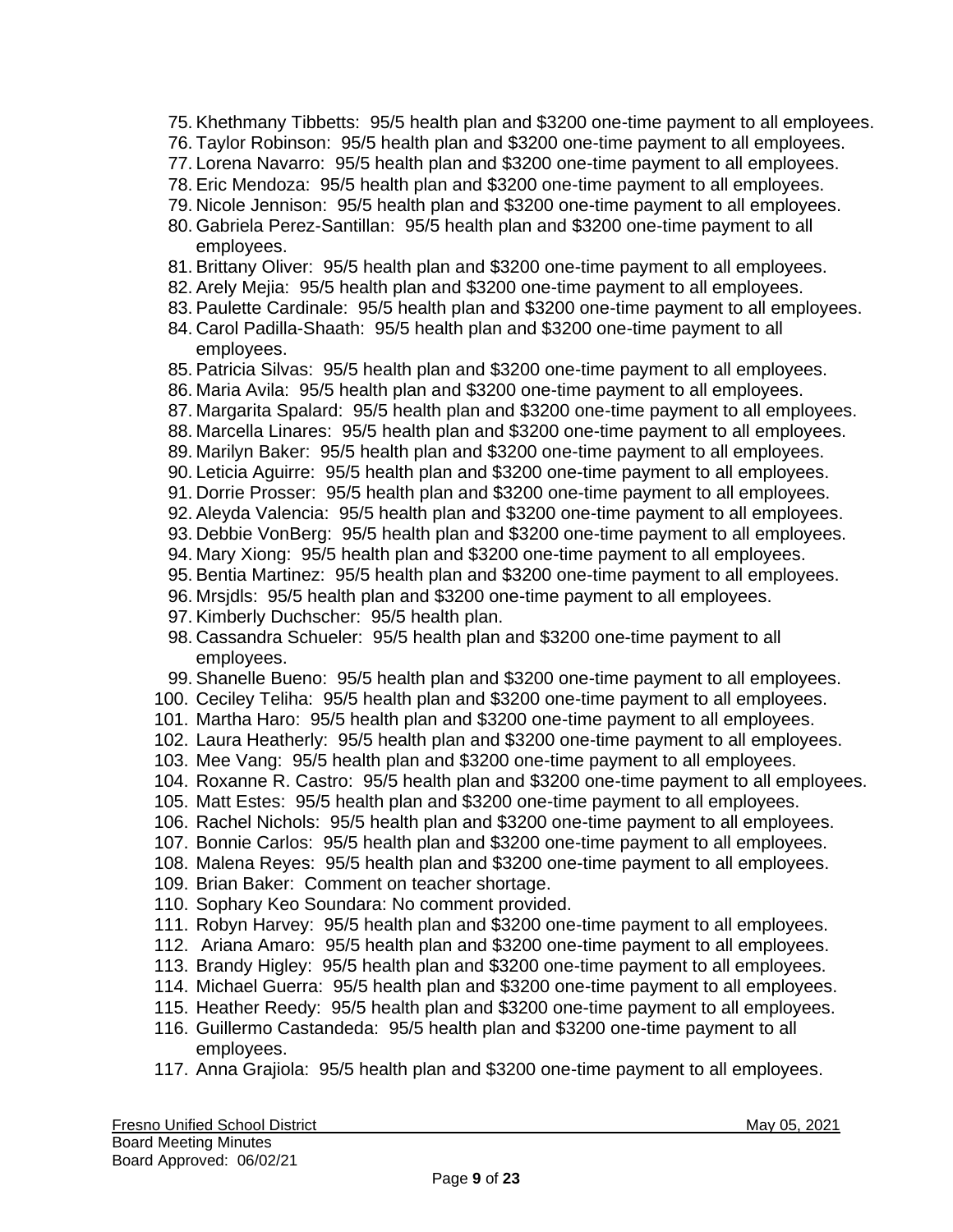118. Mary Veach: 95/5 health plan and \$3200 one-time payment to all employees. 119. Sonia Jauregui: 95/5 health plan and \$3200 one-time payment to all employees. 120. Errin Topolovec: 95/5 health plan and \$3200 one-time payment to all employees. 121. Choua Yang: 95/5 health plan and \$3200 one-time payment to all employees. 122. Kia Xiong: 95/5 health plan and \$3200 one-time payment to all employees. 123. Dora Cuevas: 95/5 health plan and \$3200 one-time payment to all employees. 124. Jessica Diaz: 95/5 health plan and \$3200 one-time payment to all employees. 125. Michele Mazzei: 95/5 health plan and \$3200 one-time payment to all employees. 126. Haley Hoke: 95/5 health plan and \$3200 one-time payment to all employees. 127. Gary Olivarez: 95/5 health plan and \$3200 one-time payment to all employees. 128. Val Fiala: 95/5 health plan and \$3200 one-time payment to all employees. 129. Kristina Wallwork: 95/5 health plan and \$3200 one-time payment to all employees. 130. Joyce Mah: 95/5 health plan and \$3200 one-time payment to all employees. 131. Rita Prescott: 95/5 health plan and \$3200 one-time payment to all employees. 132. Candy Nunez: 95/5 health plan and \$3200 one-time payment to all employees. 133. Yer Vang: 95/5 health plan and \$3200 one-time payment to all employees. 134. Adam Frye: 95/5 health plan and \$3200 one-time payment to all employees. 135. Maricela Limon: 95/5 health plan and \$3200 one-time payment to all employees. 136. Erick Rozigas: 95/5 health plan and \$3200 one-time payment to all employees. 137. Rob Gaertig: 95/5 health plan and \$3200 one-time payment to all employees. 138. Debra Phillips Salas: 95/5 health plan and \$3200 one-time payment to all employees. 139. Diana Carrillo: 95/5 health plan and \$3200 one-time payment to all employees. 140. Tiffani Kelsey-Franco: 95/5 health plan and \$3200 one-time payment to all employees. 141. Ruben Flores: 95/5 health plan and \$3200 one-time payment to all employees. 142. Amy Morris: 95/5 health plan and \$3200 one-time payment to all employees. 143. Kristy Page: 95/5 health plan and \$3200 one-time payment to all employees. 144. Betina Madkins: 95/5 health plan and \$3200 one-time payment to all employees. 145. Deborah Jensen-Rubalcaba: 95/5 health plan and \$3200 one-time payment to all employees. 146. Wayne Parrish: 95/5 health plan and \$3200 one-time payment to all employees. 147. Shannon Ito: 95/5 health plan and \$3200 one-time payment to all employees. 148. Jessica Turner: 95/5 health plan and \$3200 one-time payment to all employees. 149. Aimee Hollaway: 95/5 health plan and \$3200 one-time payment to all employees. 150. Kari Edwards: No comment provided. 151. Nicole Myers: 95/5 health plan and \$3200 one-time payment to all employees. 152. Kearey Hoppock: 95/5 health plan and \$3200 one-time payment to all employees. 153. Danielle Villarreal: 95/5 health plan and \$3200 one-time payment to all employees. 154. Donna Stover: 95/5 health plan and \$3200 one-time payment to all employees. 155. Diana Jones-Henson: 95/5 health plan and \$3200 one-time payment to all employees. 156. Marina Nuno: 95/5 health plan and \$3200 one-time payment to all employees. 157. Darcy Williams: 95/5 health plan and \$3200 one-time payment to all employees. 158. Ong Moua: 95/5 health plan and \$3200 one-time payment to all employees. 159. Sue Farmer: 95/5 health plan and \$3200 one-time payment to all employees. 160. Caty Clawson: 95/5 health plan and \$3200 one-time payment to all employees.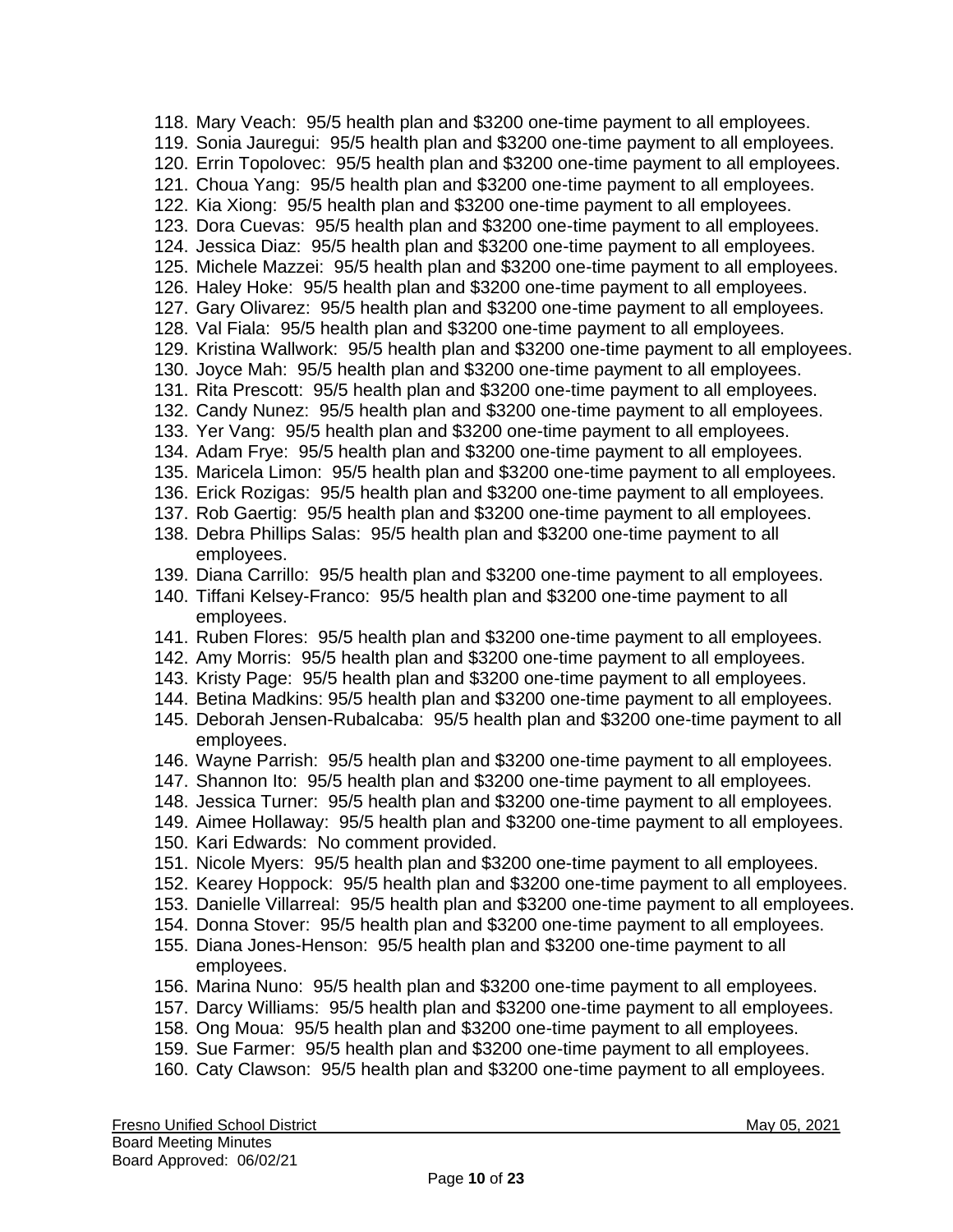161. Sheri Mauro: 95/5 health plan and \$3200 one-time payment to all employees. 162. May Vang: 95/5 health plan and \$3200 one-time payment to all employees. 163. Whitney Williams: 95/5 health plan and \$3200 one-time payment to all employees. 164. Lisa Phillips: 95/5 health plan and \$3200 one-time payment to all employees. 165. Michelle Platt: 95/5 health plan and \$3200 one-time payment to all employees. 166. Kelly Petersen: 95/5 health plan and \$3200 one-time payment to all employees. 167. Michelle Brown: 95/5 health plan and \$3200 one-time payment to all employees. 168. Wendy DenBesten: 95/5 health plan and \$3200 one-time payment to all employees. 169. Allison Thatcher: 95/5 health plan and \$3200 one-time payment to all employees. 170. Veronica Hanlon: 95/5 health plan and \$3200 one-time payment to all employees. 171. Kathryn Koch: 95/5 health plan and \$3200 one-time payment to all employees. 172. Esteban Yanez: 95/5 health plan and \$3200 one-time payment to all employees. 173. Yadira Soleno: 95/5 health plan and \$3200 one-time payment to all employees. 174. Pamela Kennedy: 95/5 health plan and \$3200 one-time payment to all employees. 175. Jennifer Valdez: 95/5 health plan and \$3200 one-time payment to all employees. 176. Jasmine Cooper: 95/5 health plan and \$3200 one-time payment to all employees. 177. Nina Kong: 95/5 health plan and \$3200 one-time payment to all employees. 178. Melissa Seibert: 95/5 health plan and \$3200 one-time payment to all employees. 179. Suzanne Lamontagne: 95/5 health plan and \$3200 one-time payment to all employees. 180. Addy Vang: 95/5 health plan and \$3200 one-time payment to all employees. 181. Chua Yang: 95/5 health plan and \$3200 one-time payment to all employees. 182. Paulette Cardinale: 95/5 health plan and \$3200 one-time payment to all employees. 183. Jocelyn Hernandez: 95/5 health plan and \$3200 one-time payment to all employees. 184. Liza Robinson: 95/5 health plan and \$3200 one-time payment to all employees. 185. Patricia Toto: 95/5 health plan and \$3200 one-time payment to all employees. 186. A Pipkin: 95/5 health plan and \$3200 one-time payment to all employees. 187. Dana Buel: 95/5 health plan and \$3200 one-time payment to all employees. 188. Francisco Arciniega: 95/5 health plan and \$3200 one-time payment to all employees. 189. Bee Xiong: 95/5 health plan and \$3200 one-time payment to all employees. 190. Erin Krentz: 95/5 health plan and \$3200 one-time payment to all employees. 191. Ydira Gonzalez: 95/5 health plan and \$3200 one-time payment to all employees. 192. Tamara Norris: 95/5 health plan and \$3200 one-time payment to all employees. 193. Cindy Conti: 95/5 health plan and \$3200 one-time payment to all employees. 194. Haven Bigger: 95/5 health plan and \$3200 one-time payment to all employees. 195. Leonora Bolanos: 95/5 health plan and \$3200 one-time payment to all employees. 196. Riri 5: 95/5 health plan and \$3200 one-time payment to all employees. 197. Vanessa Perez: 95/5 health plan and \$3200 one-time payment to all employees. 198. Mindy Frazier: 95/5 health plan and \$3200 one-time payment to all employees. 199. Shawna Haymond: 95/5 health plan and \$3200 one-time payment to all employees. 200. Panouly Her: 95/5 health plan and \$3200 one-time payment to all employees. 201. Jessica Engleman: 95/5 health plan and \$3200 one-time payment to all employees. 202. Cietta Johnson: 95/5 health plan and \$3200 one-time payment to all employees. 203. Bong Bai Thao: 95/5 health plan and \$3200 one-time payment to all employees. 204. Hermila Braun: 95/5 health plan and \$3200 one-time payment to all employees. 205. Charla Pierson: 95/5 health plan and \$3200 one-time payment to all employees. 206. Maribelle Ramon-Espinosa: 95/5 health plan and \$3200 one-time payment to all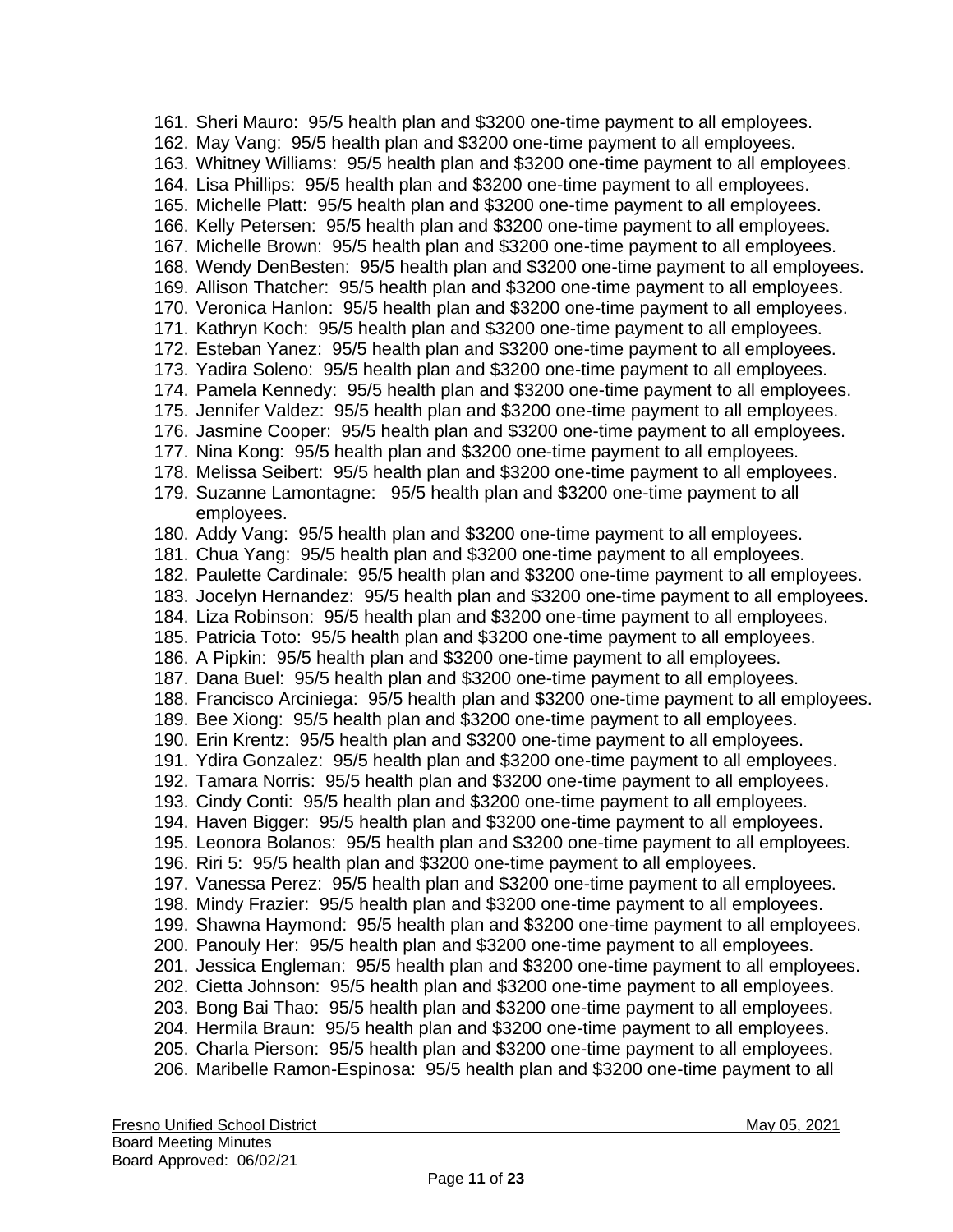employees.

207. Jason Flores: 95/5 health plan and \$3200 one-time payment to all employees. 208. George Zepeda: 95/5 health plan and \$3200 one-time payment to all employees. 209. Jennifer Jones: 95/5 health plan and \$3200 one-time payment to all employees. 210. Lynnea Mitchell: 95/5 health plan and \$3200 one-time payment to all employees. 211. Yesenia Madrid: 95/5 health plan and \$3200 one-time payment to all employees. 212. Erin Sandoval: 95/5 health plan and \$3200 one-time payment to all employees. 213. Katherine Moore: 95/5 health plan and \$3200 one-time payment to all employees. 214. Sopheak Real: 95/5 health plan and \$3200 one-time payment to all employees. 215. Laura Wolf: 95/5 health plan and \$3200 one-time payment to all employees. 216. Hannah Warden: 95/5 health plan and \$3200 one-time payment to all employees. 217. Arsenia Zarate: 95/5 health plan and \$3200 one-time payment to all employees. 218. Michael Meadows: 95/5 health plan and \$3200 one-time payment to all employees. 219. Troy Barnett: 95/5 health plan and \$3200 one-time payment to all employees. 220. Regina Cervantes: 95/5 health plan and \$3200 one-time payment to all employees. 221. Grace Wamhoff: 95/5 health plan and \$3200 one-time payment to all employees. 222. Staci Lowe: 95/5 health plan and \$3200 one-time payment to all employees. 223. Kim Merchen: 95/5 health plan and \$3200 one-time payment to all employees. 224. Keri Magana: 95/5 health plan and \$3200 one-time payment to all employees. 225. Sharon Bonnema: 95/5 health plan and \$3200 one-time payment to all employees. 226. Debbie Patterson: 95/5 health plan and \$3200 one-time payment to all employees. 227. Yadira Robles: 95/5 health plan and \$3200 one-time payment to all employees. 228. Chris Gadams: Concerned district will not honor commitment to health care contribution. 229. Genaro Garcia: 95/5 health plan and \$3200 one-time payment to all employees. 230. Cindy Hooker: 95/5 health plan and \$3200 one-time payment to all employees. 231. Noemi Hardy: 95/5 health plan and \$3200 one-time payment to all employees. 232. Julie Her: 95/5 health plan and \$3200 one-time payment to all employees. 233. Allison Dye: 95/5 health plan and \$3200 one-time payment to all employees. 234. Martin Moreno Moreno: 95/5 health plan and \$3200 one-time payment to all employees. 235. Kazoua Yang: 95/5 health plan and \$3200 one-time payment to all employees. 236. Christine Clay: 95/5 health plan and \$3200 one-time payment to all employees. 237. Rosa Ruiz: 95/5 health plan and \$3200 one-time payment to all employees. 238. Claudia Aghoian: 95/5 health plan and \$3200 one-time payment to all employees. 239. Shanna Margain: 95/5 health plan and \$3200 one-time payment to all employees. 240. Justin Manuel: 95/5 health plan and \$3200 one-time payment to all employees. 241. Rachel: We deserve what Clovis Unified received \$4000. 242. Erik Martinez1: 95/5 health plan and \$3200 one-time payment to all employees. 243. Veronica Meza: 95/5 health plan and \$3200 one-time payment to all employees. 244. Sandra Morales: 95/5 health plan and \$3200 one-time payment to all employees. 245. Mary Vang: 95/5 health plan and \$3200 one-time payment to all employees. 246. May Lee1: 95/5 health plan and \$3200 one-time payment to all employees. 247. Robert Delarosa: People always say how underpaid and unappreciated teachers are. Now is the time to act. 248. Lauren Stewart: 95/5 health plan and \$3200 one-time payment to all employees. 249. Michael Clark: 95/5 health plan and \$3200 one-time payment to all employees.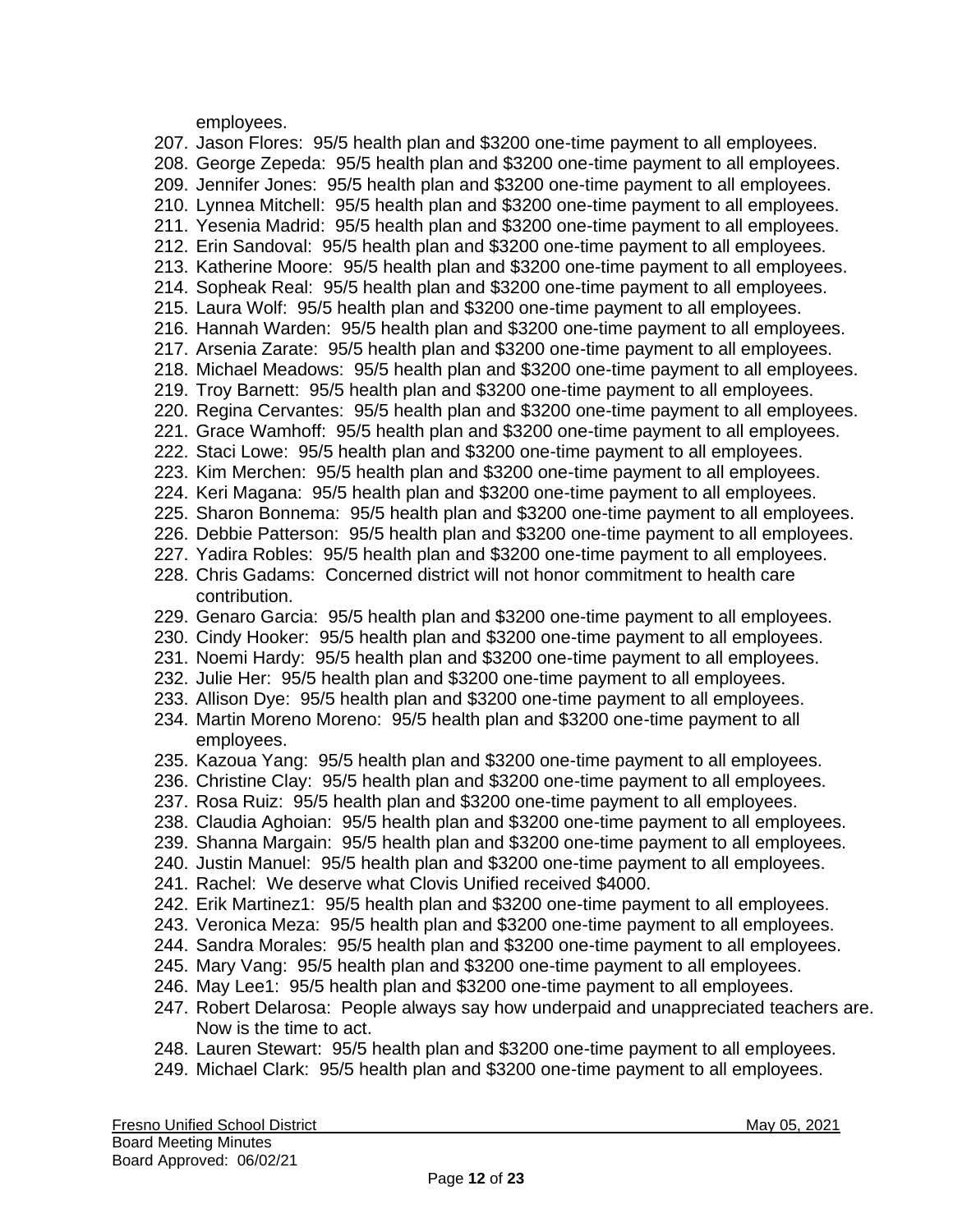- 250. Yolanda Campos: 95/5 health plan and \$3200 one-time payment to all employees.
- 251. Xai Elizabeth Torres: 95/5 health plan and \$3200 one-time payment to all employees.
- 252. Alicia Lopes: 95/5 health plan and \$3200 one-time payment to all employees.
- 253. Ashkhen Aristakessian: 95/5 health plan and \$3200 one-time payment to all employees.
- 254. Herminia Adams: 95/5 health plan and \$3200 one-time payment to all employees.
- 255. Michelle Hannah: 95/5 health plan and \$3200 one-time payment to all employees.
- 256. Sarah Ramirez: 95/5 health plan and \$3200 one-time payment to all employees.
- 257. Marcella Linares: 95/5 health plan and \$3200 one-time payment to all employees.
- 258. Gina Arzola: 95/5 health plan and \$3200 one-time payment to all employees.
- 259. Andrea Miguel (Cerda): 95/5 health plan and \$3200 one-time payment to all employees.
- 260. Jose Sandoval: 95/5 health plan and \$3200 one-time payment to all employees.
- 261. Pamela Kwan: 95/5 health plan and \$3200 one-time payment to all employees.
- 262. Evie Rodriguez-Sanchez: 95/5 health plan and \$3200 one-time payment to all employees.
- 263. Kathy Riggs: 95/5 health plan and \$3200 one-time payment to all employees.
- 264. Erica Avina-Garibay: No comment provided.
- 265. Jaime Smith: 95/5 health plan and \$3200 one-time payment to all employees.
- 266. Cynda Caskey: 95/5 health plan and \$3200 one-time payment to all employees.
- 267. Bao Her: 95/5 health plan and \$3200 one-time payment to all employees.
- 268. Kristina Yang: 95/5 health plan and \$3200 one-time payment to all employees.
- 269. William Mitchell: 95/5 health plan and \$3200 one-time payment to all employees.
- 270. Pam Ritcheson: 95/5 health plan and \$3200 one-time payment to all employees.
- 271. Ernest Espinosa: 95/5 health plan and \$3200 one-time payment to all employees.
- 272. Madeline Cedillo: No comment provided.
- 273. Scott McEndree: 95/5 health plan and \$3200 one-time payment to all employees.
- 274. Kathy Pacheco: 95/5 health plan and \$3200 one-time payment to all employees.
- 275. Amanda Horvath: 95/5 health plan and \$3200 one-time payment to all employees.
- 276. Diana Lopez: 95/5 health plan and \$3200 one-time payment to all employees.
- 277. Long Xiong: 95/5 health plan and \$3200 one-time payment to all employees.
- 278. Martha Roberts: 95/5 health plan and \$3200 one-time payment to all employees.
- 279. Carinna Brookey: 95/5 health plan and \$3200 one-time payment to all employees.
- 280. Amy Xiong: 95/5 health plan and \$3200 one-time payment to all employees.
- 281. Harmony Mendez: 95/5 health plan and \$3200 one-time payment to all employees.
- 282. Teri Green: 95/5 health plan and \$3200 one-time payment to all employees.
- 283. Carolyn McGaugh: 95/5 health plan and \$3200 one-time payment to all employees.
- 284. Marina Santos: 95/5 health plan and \$3200 one-time payment to all employees.
- 285. Jessica Manuel: 95/5 health plan and \$3200 one-time payment to all employees.
- 286. Allison Catalina: 95/5 health plan and \$3200 one-time payment to all employees.
- 287. Jennifer Howells: 95/5 health plan and \$3200 one-time payment to all employees.
- 288. Tamara Smith: 95/5 health plan and \$3200 one-time payment to all employees.
- 289. Jackie Smith: 95/5 health plan and \$3200 one-time payment to all employees.
- 290. Anna Gash: 95/5 health plan and \$3200 one-time payment to all employees.
- 291. Tracy Owensby: 95/5 health plan and \$3200 one-time payment to all employees.
- 292. Terry Aranaz: 95/5 health plan and \$3200 one-time payment to all employees.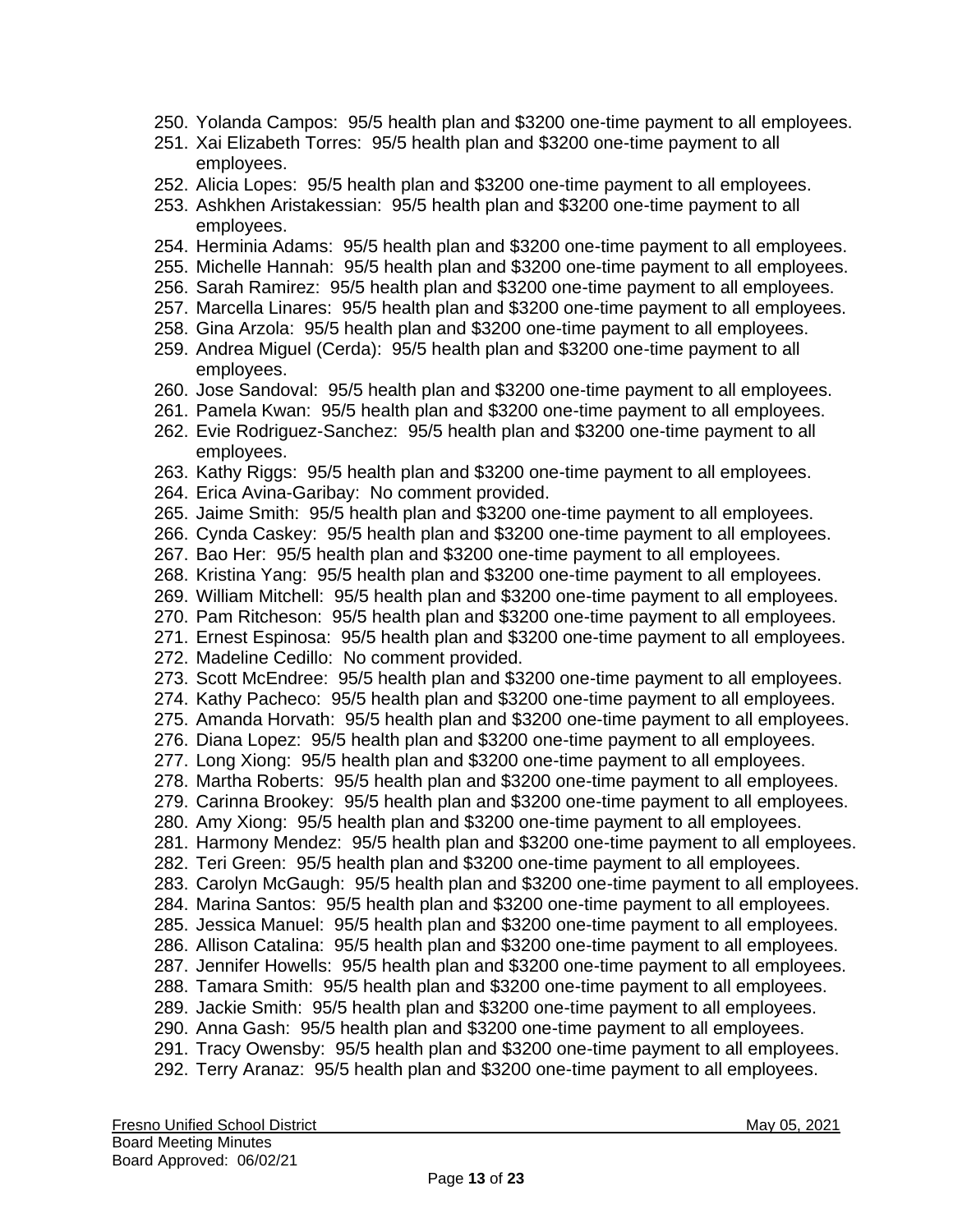- 293. Janell Beamon: 95/5 health plan and \$3200 one-time payment to all employees.
- 294. Erik Castillo: 95/5 health plan and \$3200 one-time payment to all employees.
- 295. Heather DiFuria: 95/5 health plan and \$3200 one-time payment to all employees.
- 296. Emiley Yaugher: 95/5 health plan and \$3200 one-time payment to all employees.
- 297. Renee White: 95/5 health plan and \$3200 one-time payment to all employees.
- 298. Sarah Ogilvie: 95/5 health plan and \$3200 one-time payment to all employees.
- 299. Nancy Pellegrini: 95/5 health plan and \$3200 one-time payment to all employees.
- 300. Sara Weatherby: 95/5 health plan and \$3200 one-time payment to all employees.
- 301. Saida Sanchez: 95/5 health plan and \$3200 one-time payment to all employees.
- 302. Erika Ramirez Alonso: 95/5 health plan and \$3200 one-time payment to all employees.
- 303. Erin Holland: 95/5 health plan and \$3200 one-time payment to all employees.
- 304. Shannon Creviston: 95/5 health plan and \$3200 one-time payment to all employees.
- 305. Irma Mendez: 95/5 health plan and \$3200 one-time payment to all employees.
- 306. Stephanie Thao: 95/5 health plan and \$3200 one-time payment to all employees.
- 307. Virginia Engel: 95/5 health plan and \$3200 one-time payment to all employees.
- 308. Amy Ryan: 95/5 health plan and \$3200 one-time payment to all employees.
- 309. Jeannine K. Der Manouel: 95/5 health plan and \$3200 one-time payment to all employees.
- 310. Ruth Moua: 95/5 health plan and \$3200 one-time payment to all employees.
- 311. Meghan Schimmel: 95/5 health plan and \$3200 one-time payment to all employees.
- 312. Daniele Beall-Larsen: 95/5 health plan and \$3200 one-time payment to all employees.
- 313. Melanie Halstead: 95/5 health plan and \$3200 one-time payment to all employees.
- 314. Mike Dunnington: 95/5 health plan and \$3200 one-time payment to all employees.
- 315. Janet Pressman: 95/5 health plan and \$3200 one-time payment to all employees.
- 316. Sandra Gutierrez: 95/5 health plan and \$3200 one-time payment to all employees.
- 317. Delia Martinez: 95/5 health plan and \$3200 one-time payment to all employees.
- 318. Mai Nou Moua: 95/5 health plan and \$3200 one-time payment to all employees.
- 319. Chris Marquez: 95/5 health plan and \$3200 one-time payment to all employees.
- 320. Rogelio Olivera: 95/5 health plan and \$3200 one-time payment to all employees.
- 321. John Lourenco: 95/5 health plan and \$3200 one-time payment to all employees.
- 322. Manuel Ramirez: 95/5 health plan and \$3200 one-time payment to all employees.
- 323. Anne Hendrickson: 95/5 health plan and \$3200 one-time payment to all employees.
- 324. Victor Leyva: 95/5 health plan and \$3200 one-time payment to all employees.
- 325. Angelica Gonzalez-Butler: 95/5 health plan and \$3200 one-time payment to all employees.
- 326. Patrick Gerrits: 95/5 health plan and \$3200 one-time payment to all employees.
- 327. Tonia Dubberke: 95/5 health plan and \$3200 one-time payment to all employees.
- 328. Eulogio Gomez: 95/5 health plan and \$3200 one-time payment to all employees.
- 329. Michele Hayashi: 95/5 health plan and \$3200 one-time payment to all employees.
- 330. Sara Tremblay: 95/5 health plan and \$3200 one-time payment to all employees.
- 331. Victoria Vaj: 95/5 health plan and \$3200 one-time payment to all employees.
- 332. Miss Thomas: 95/5 health plan and \$3200 one-time payment to all employees.
- 333. Diana Fultz: 95/5 health plan and \$3200 one-time payment to all employees.
- 334. Amanda Peterson: 95/5 health plan and \$3200 one-time payment to all employees.
- 335. Ysidro Valenzuela: 95/5 health plan and \$3200 one-time payment to all employees.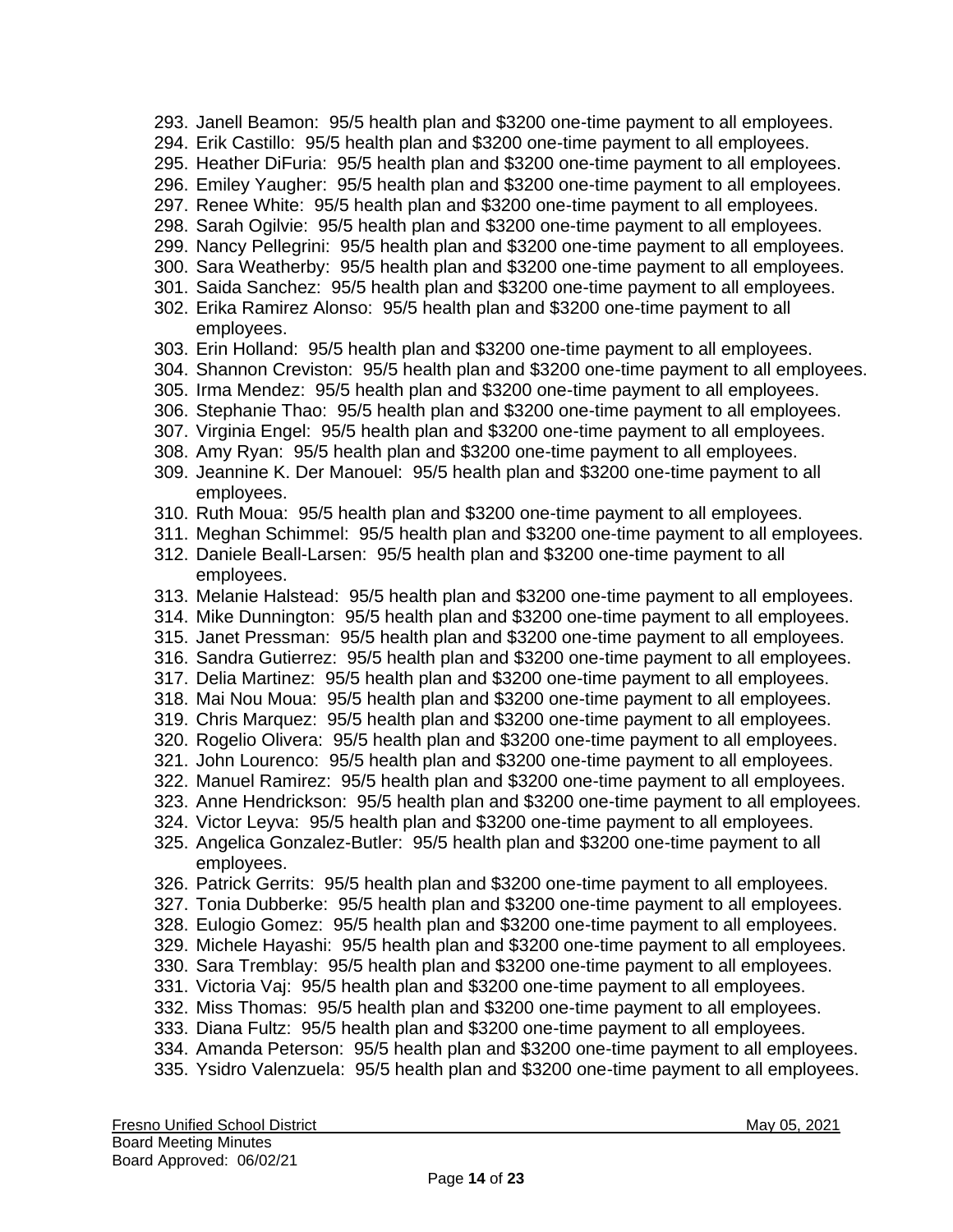336. Lesley Major: 95/5 health plan and \$3200 one-time payment to all employees. 337. Monica Nunez: 95/5 health plan and \$3200 one-time payment to all employees. 338. Steve Lathrop: 95/5 health plan and \$3200 one-time payment to all employees. 339. Erica A. Buller: 95/5 health plan and \$3200 one-time payment to all employees. 340. Loriann Catron: 95/5 health plan and \$3200 one-time payment to all employees. 341. Blanca Delgado: 95/5 health plan and \$3200 one-time payment to all employees. 342. Diana Maldonado: 95/5 health plan and \$3200 one-time payment to all employees. 343. Angela Horton: 95/5 health plan and \$3200 one-time payment to all employees. 344. Patricia Andrade: 95/5 health plan and \$3200 one-time payment to all employees. 345. Bill T. Osle: 95/5 health plan and \$3200 one-time payment to all employees. 346. Mang Moua: 95/5 health plan and \$3200 one-time payment to all employees. 347. Amy Reina: 95/5 health plan and \$3200 one-time payment to all employees. 348. Mrduyst: 95/5 health plan and \$3200 one-time payment to all employees. 349. Kim Crowley: 95/5 health plan and \$3200 one-time payment to all employees. 350. Isabella Tinoco: 95/5 health plan and \$3200 one-time payment to all employees. 351. Louise Styles: 95/5 health plan and \$3200 one-time payment to all employees. 352. Yolanda Arellano: 95/5 health plan and \$3200 one-time payment to all employees. 353. Elizabeth Cook: 95/5 health plan and \$3200 one-time payment to all employees. 354. Scott Hatfield: 95/5 health plan and \$3200 one-time payment to all employees. 355. Krystal Ruiz: 95/5 health plan and \$3200 one-time payment to all employees. 356. Eduardo Olivera: 95/5 health plan and \$3200 one-time payment to all employees. 357. Elvira Erenas: 95/5 health plan and \$3200 one-time payment to all employees. 358. Lorna Lewis: 95/5 health plan and \$3200 one-time payment to all employees. 359. Lynette Mott: 95/5 health plan and \$3200 one-time payment to all employees. 360. Maria Rubira: 95/5 health plan and \$3200 one-time payment to all employees. 361. Luz Cheng: 95/5 health plan. 362. Elizabeth Thomas: 95/5 health plan and \$3200 one-time payment to all employees. 363. Laura Zarate: 95/5 health plan and \$3200 one-time payment to all employees. 364. Denise Brown: 95/5 health plan and \$3200 one-time payment to all employees. 365. Eustorgio C. Cuevas: 95/5 health plan and \$3200 one-time payment to all employees. 366. Pangia Yang: 95/5 health plan and \$3200 one-time payment to all employees. 367. Lauren Gripenstraw: 95/5 health plan and \$3200 one-time payment to all employees. 368. Brooke Welch: 95/5 health plan and \$3200 one-time payment to all employees. 369. Alicia Fondtain: 95/5 health plan and \$3200 one-time payment to all employees. 370. Staci Siechert: 95/5 health plan and \$3200 one-time payment to all employees. 371. Sheena Sharkey: 95/5 health plan and \$3200 one-time payment to all employees. 372. Kevin Williams: 95/5 health plan and \$3200 one-time payment to all employees. 373. Teresa Metzler: 95/5 health plan and \$3200 one-time payment to all employees. 374. Robert Cook: 95/5 health plan and \$3200 one-time payment to all employees. 375. Pa Houa Xiong: 95/5 health plan and \$3200 one-time payment to all employees. 376. Julie Graham: 95/5 health plan and \$3200 one-time payment to all employees. 377. Alejandro Tinoco: 95/5 health plan and \$3200 one-time payment to all employees. 378. Nathanuel Brown: 95/5 health plan and \$3200 one-time payment to all employees. 379. David Wisar: 95/5 health plan and \$3200 one-time payment to all employees. 380. Julie Baroni: 95/5 health plan and \$3200 one-time payment to all employees. 381. Maria Castro: 95/5 health plan and \$3200 one-time payment to all employees.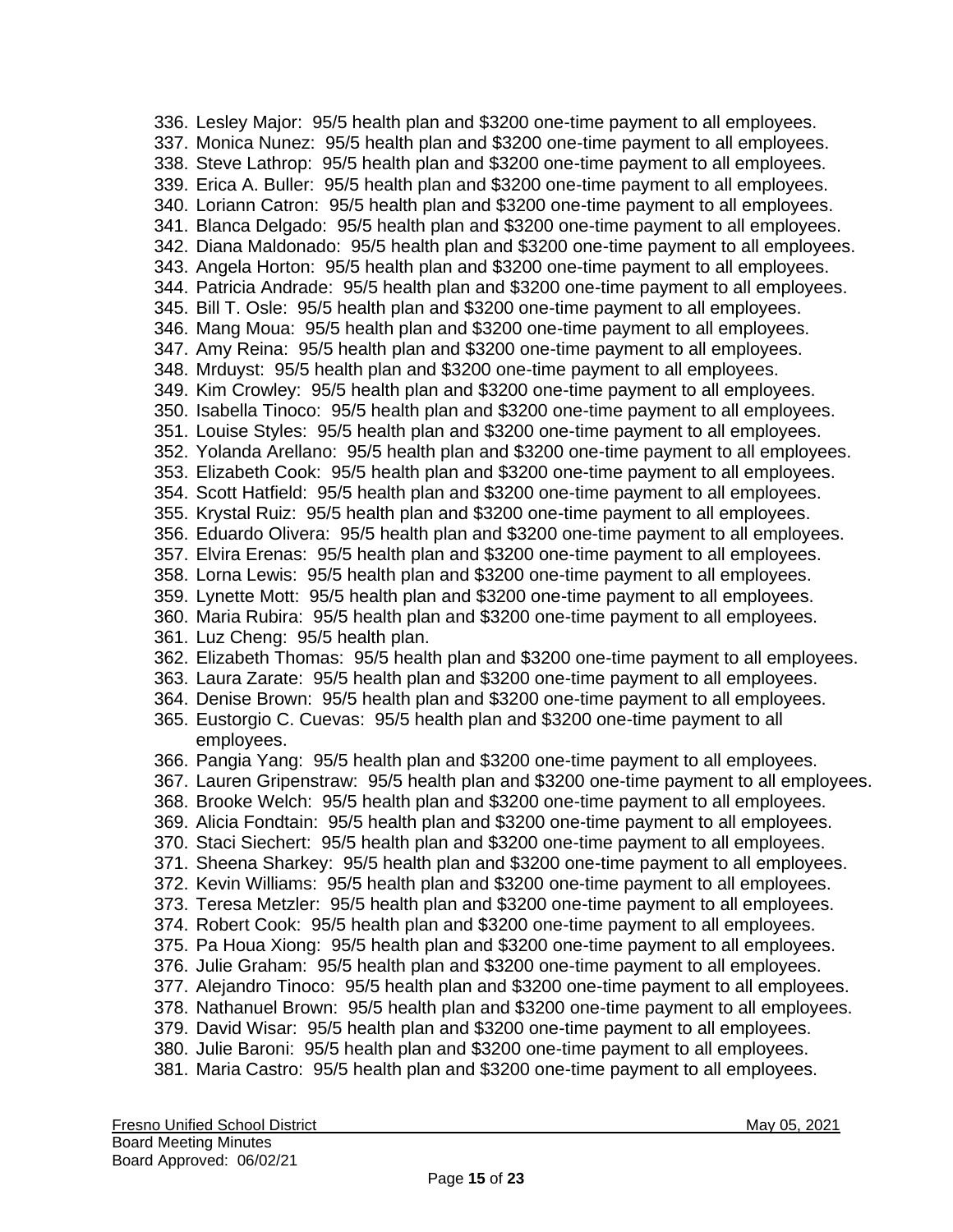- 382. Jerome Rice: 95/5 health plan and \$3200 one-time payment to all employees.
- 383. Lisa Will: 95/5 health plan and \$3200 one-time payment to all employees.
- 384. Sandra Atkins: 95/5 health plan and \$3200 one-time payment to all employees.
- 385. Rebekah Blanchette: 95/5 health plan and \$3200 one-time payment to all employees.
- 386. Maribel Vargas: 95/5 health plan and \$3200 one-time payment to all employees.
- 387. Victoria Johnson: 95/5 health plan and \$3200 one-time payment to all employees.
- 388. Kimberly Baca: 95/5 health plan and \$3200 one-time payment to all employees.
- 389. Fong Thao: 95/5 health plan and \$3200 one-time payment to all employees.
- 390. Rhianna Beaumont-Lamb: 95/5 health plan and \$3200 one-time payment to all employees.
- 391. Kasi Welte: 95/5 health plan and \$3200 one-time payment to all employees.
- 392. Malcom L. Simpson: 95/5 health plan and \$3200 one-time payment to all employees.
- 393. Anthony Her: 95/5 health plan and \$3200 one-time payment to all employees.
- 394. Imelda Carrillo: 95/5 health plan and \$3200 one-time payment to all employees.
- 395. Kim Jenkins: 95/5 health plan and \$3200 one-time payment to all employees.
- 396. Mary Khin: 95/5 health plan and \$3200 one-time payment to all employees.
- 397. Janice Marshall: 95/5 health plan and \$3200 one-time payment to all employees.
- 398. Elizabeth Macedo: 95/5 health plan and \$3200 one-time payment to all employees.
- 399. Patty Hancock: When will there be a cap on SDC classes?
- 400. Claudia P. BanuelosMoreno: No comment provided.
- 401. Grace Daniels: 95/5 health plan and \$3200 one-time payment to all employees.
- 402. Baoui Her: 95/5 health plan and \$3200 one-time payment to all employees.
- 403. Cheryl Pachelbel: 95/5 health plan and \$3200 one-time payment to all employees.
- 404. Danise Papanickolas: 95/5 health plan and \$3200 one-time payment to all employees.
- 405. Touy Inthavong: 95/5 health plan and \$3200 one-time payment to all employees.
- 406. Maddalena Perez: Concerned district will not honor commitment to health care contribution.
- 407. Kristin Cappelli: 95/5 health plan and \$3200 one-time payment to all employees.
- 408. Laura Mendes: 95/5 health plan and \$3200 one-time payment to all employees.
- 409. Russell Berndt: 95/5 health plan and \$3200 one-time payment to all employees.
- 410. Lou Fang: 95/5 health plan and \$3200 one-time payment to all employees.
- 411. Sarah Rojo: 95/5 health plan and \$3200 one-time payment to all employees.
- 412. Patricia Arzola: 95/5 health plan and \$3200 one-time payment to all employees.
- 413. Chrystal Swart: 95/5 health plan and \$3200 one-time payment to all employees.
- 414. Sally Bliatout: 95/5 health plan and \$3200 one-time payment to all employees.
- 415. Terese Riojas: 95/5 health plan and \$3200 one-time payment to all employees.
- 416. Robert Vega: 95/5 health plan and \$3200 one-time payment to all employees.
- 417. Kristin Ringer: 95/5 health plan and \$3200 one-time payment to all employees.
- 418. Valerie Wong: 95/5 health plan and \$3200 one-time payment to all employees.
- 419. Anne Richards: 95/5 health plan and \$3200 one-time payment to all employees.
- 420. June Vang: 95/5 health plan and \$3200 one-time payment to all employees.
- 421. Ivan Gutierrez: 95/5 health plan and \$3200 one-time payment to all employees.
- 422. Sharon Foster: 95/5 health plan and \$3200 one-time payment to all employees.
- 423. Kristin Weatherson: 95/5 health plan and \$3200 one-time payment to all employees.
- 424. B. Mendoza: 95/5 health plan and \$3200 one-time payment to all employees.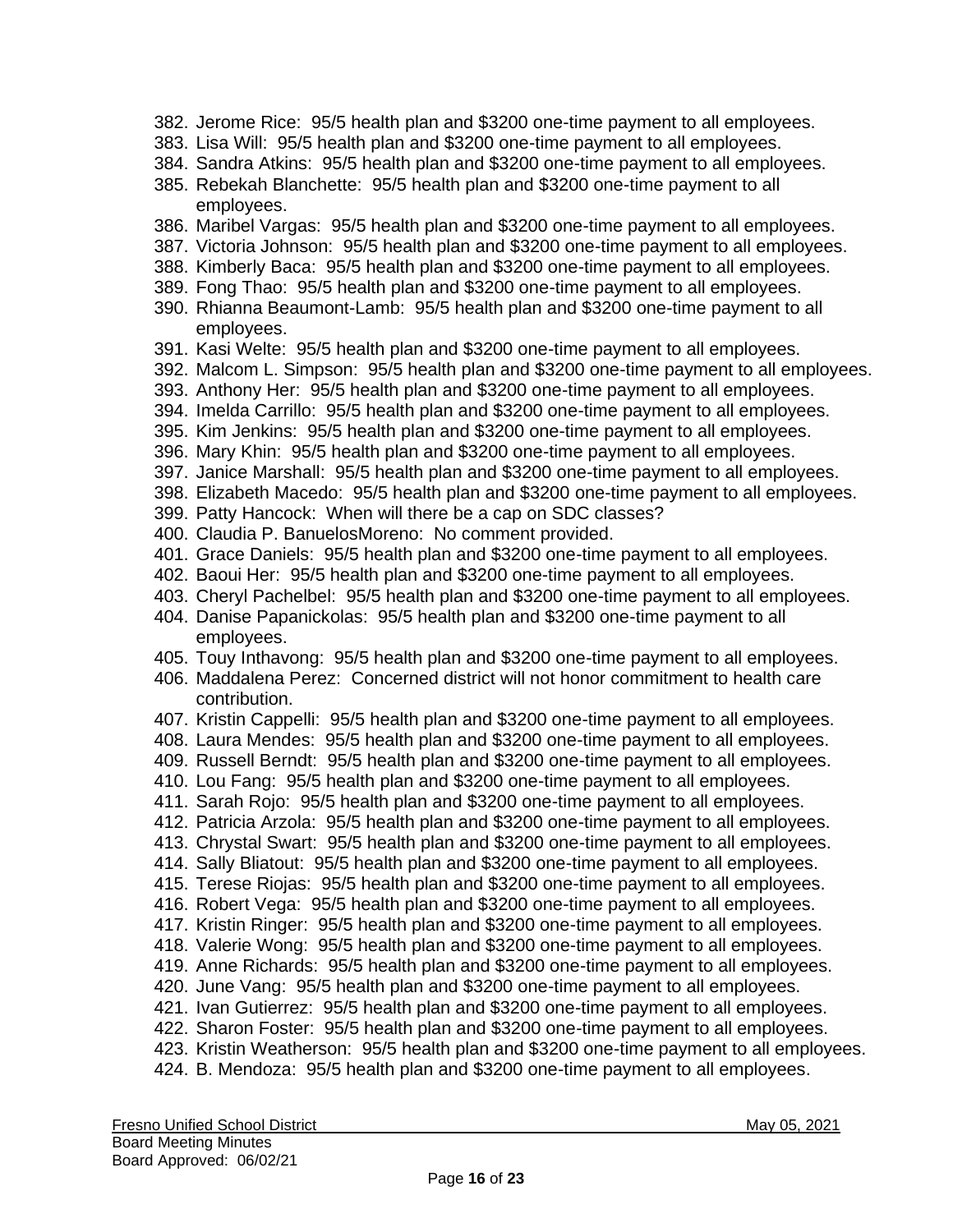425. Kathy Burgess: 95/5 health plan and \$3200 one-time payment to all employees. 426. Imelda Ortega: 95/5 health plan and \$3200 one-time payment to all employees. 427. Brenda McLain: 95/5 health plan and \$3200 one-time payment to all employees. 428. Norma M. Ruiz: 95/5 health plan and \$3200 one-time payment to all employees. 429. Liliana Trejo: 95/5 health plan and \$3200 one-time payment to all employees. 430. Michele Larson: 95/5 health plan and \$3200 one-time payment to all employees. 431. Kayla Jenkins: 432. Mysti Harrison:95/5 health plan and \$3200 one-time payment to all employees. 433. Robert Swart: 95/5 health plan and \$3200 one-time payment to all employees. 434. Felicia Tillak Lacy: 95/5 health plan and \$3200 one-time payment to all employees. 435. Enedina Viveros: 95/5 health plan and \$3200 one-time payment to all employees. 436. Mark Alatorre: 95/5 health plan and \$3200 one-time payment to all employees. 437. Sinthiaatega: 95/5 health plan and \$3200 one-time payment to all employees. 438. Maria Rios: 95/5 health plan and \$3200 one-time payment to all employees. 439. Jon Bath: Concerned district will not honor commitment to health care contribution. 440. April Hogue: 95/5 health plan and \$3200 one-time payment to all employees. 441. Susan Mazzeo: 95/5 health plan and \$3200 one-time payment to all employees. 442. Claudia Readwright: 95/5 health plan and \$3200 one-time payment to all employees. 443. Randall Robinson: 95/5 health plan and \$3200 one-time payment to all employees. 444. Crystal Reynaga: 95/5 health plan and \$3200 one-time payment to all employees. 445. Hector Salinas: 95/5 health plan and \$3200 one-time payment to all employees. 446. Reid Gromis: 95/5 health plan and \$3200 one-time payment to all employees. 447. Alana Hill: 95/5 health plan and \$3200 one-time payment to all employees. 448. KongMia Her: 95/5 health plan and \$3200 one-time payment to all employees. 449. Xiong Vang: 95/5 health plan and \$3200 one-time payment to all employees. 450. Jocelyn Dominguez: 95/5 health plan and \$3200 one-time payment to all employees. 451. Kristin Martinez: 95/5 health plan and \$3200 one-time payment to all employees. 452. Anthony Roach: 95/5 health plan and \$3200 one-time payment to all employees. 453. Alva Salinas: 95/5 health plan and \$3200 one-time payment to all employees. 454. Paj Tshiab Lor: 95/5 health plan and \$3200 one-time payment to all employees. 455. Mdunlop: 95/5 health plan and \$3200 one-time payment to all employees. 456. Serena Dansby: 95/5 health plan and \$3200 one-time payment to all employees. 457. Dana Rossi: 95/5 health plan and \$3200 one-time payment to all employees. 458. Diedre L. Brooks: 95/5 health plan and \$3200 one-time payment to all employees. 459. Tiffany Hendrixson: 95/5 health plan and \$3200 one-time payment to all employees. 460. Stefanie Lowe: 95/5 health plan and \$3200 one-time payment to all employees. 461. David Vang: 95/5 health plan and \$3200 one-time payment to all employees. 462. Fay Hinds: 95/5 health plan and \$3200 one-time payment to all employees. 463. Ronald S. Kludas: 95/5 health plan and \$3200 one-time payment to all employees. 464. Vy Heng? 95/5 health plan and \$3200 one-time payment to all employees. 465. Lisa Pierce: 95/5 health plan and \$3200 one-time payment to all employees. 466. V. Brenda Manhas: 95/5 health plan and \$3200 one-time payment to all employees. 467. Kristin Martinez: 95/5 health plan and \$3200 one-time payment to all employees. 468. Christopher Finley: I woke like to comment. 469. Nimh Nameechai: 95/5 health plan and \$3200 one-time payment to all employees. 470. Joe Trevino: 95/5 health plan and \$3200 one-time payment to all employees.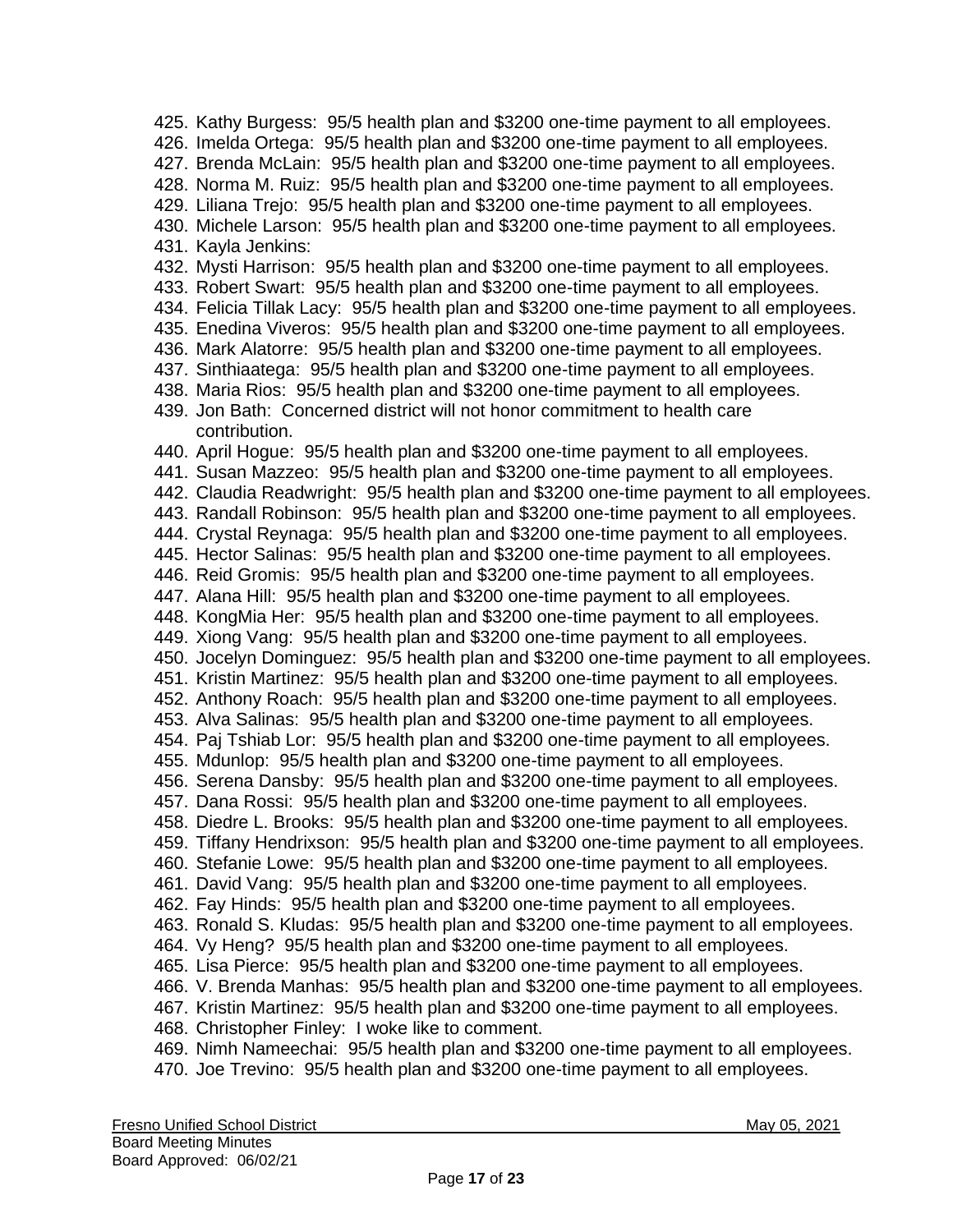471. Uvaldo Garcia: 95/5 health plan and \$3200 one-time payment to all employees. 472. Andriette Smith: 95/5 health plan and \$3200 one-time payment to all employees. 473. Julianna Hughes: 95/5 health plan and \$3200 one-time payment to all employees. 474. Paija Thao-Trevino: 95/5 health plan and \$3200 one-time payment to all employees. 475. Maria Rodriguez: 95/5 health plan and \$3200 one-time payment to all employees. 476. Cinthia Espino: 95/5 health plan and \$3200 one-time payment to all employees. 477. John Jackson: 95/5 health plan and \$3200 one-time payment to all employees. 478. Melissa Leyva: 95/5 health plan and \$3200 one-time payment to all employees. 479. Jessica Cox: 95/5 health plan and \$3200 one-time payment to all employees. 480. Marisa Rodriguez: 95/5 health plan and \$3200 one-time payment to all employees. 481. Mary Sandoval: 95/5 health plan and \$3200 one-time payment to all employees. 482. Yvette Eamigh: 95/5 health plan and \$3200 one-time payment to all employees. 483. La Preya Stewart: 95/5 health plan and \$3200 one-time payment to all employees. 484. Lena Pilavian: 95/5 health plan and \$3200 one-time payment to all employees. 485. Bernadette Smith: 95/5 health plan and \$3200 one-time payment to all employees. 486. Lydia White: 95/5 health plan and \$3200 one-time payment to all employees. 487. Melody Drumm: 95/5 health plan and \$3200 one-time payment to all employees. 488. Esperanza Ramirez: 95/5 health plan and \$3200 one-time payment to all employees. 489. Coplandmelissa: 95/5 health plan and \$3200 one-time payment to all employees. 490. Andriana Cadenas: No comment provided. 491. Shelia Kelley: 95/5 health plan and \$3200 one-time payment to all employees. 492. Janice Cha: 95/5 health plan and \$3200 one-time payment to all employees. 493. Darlene Melander-Ellis: 95/5 health plan and \$3200 one-time payment to all employees. 494. Melody McCombs: 95/5 health plan and \$3200 one-time payment to all employees. 495. Eloisa Rios: 95/5 health plan and \$3200 one-time payment to all employees. 496. Jammie Barker: 95/5 health plan and \$3200 one-time payment to all employees. 497. Manilay Lounbandit: 95/5 health plan and \$3200 one-time payment to all employees. 498. Selena Moyle: 95/5 health plan and \$3200 one-time payment to all employees. 499. Nabor Uribe: 95/5 health plan and \$3200 one-time payment to all employees. 500. Molly Fang: 95/5 health plan and \$3200 one-time payment to all employees. 501. Kristina Morlet-Mongelli: 95/5 health plan and \$3200 one-time payment to all employees. 502. Tish Rice: 95/5 health plan and \$3200 one-time payment to all employees. 503. Karina Ortiz: 95/5 health plan and \$3200 one-time payment to all employees. 504. Chirley Yang: 95/5 health plan and \$3200 one-time payment to all employees. 505. Leticia Cervantes: 95/5 health plan and \$3200 one-time payment to all employees. 506. Margarita Rio Frio: 95/5 health plan and \$3200 one-time payment to all employees. 507. Catherine Calkins: 95/5 health plan and \$3200 one-time payment to all employees. 508. Susan R. Jimenez: 95/5 health plan and \$3200 one-time payment to all employees. 509. Carl D'Souza: 95/5 health plan and \$3200 one-time payment to all employees. 510. Bi Vang: 95/5 health plan and \$3200 one-time payment to all employees. 511. Kevin Herrera: 95/5 health plan and \$3200 one-time payment to all employees. 512. Sofia Perez: 95/5 health plan and \$3200 one-time payment to all employees. 513. Alicia Estrada-Correa: 95/5 health plan and \$3200 one-time payment to all employees.

514. Leslie Ramos: 95/5 health plan and \$3200 one-time payment to all employees.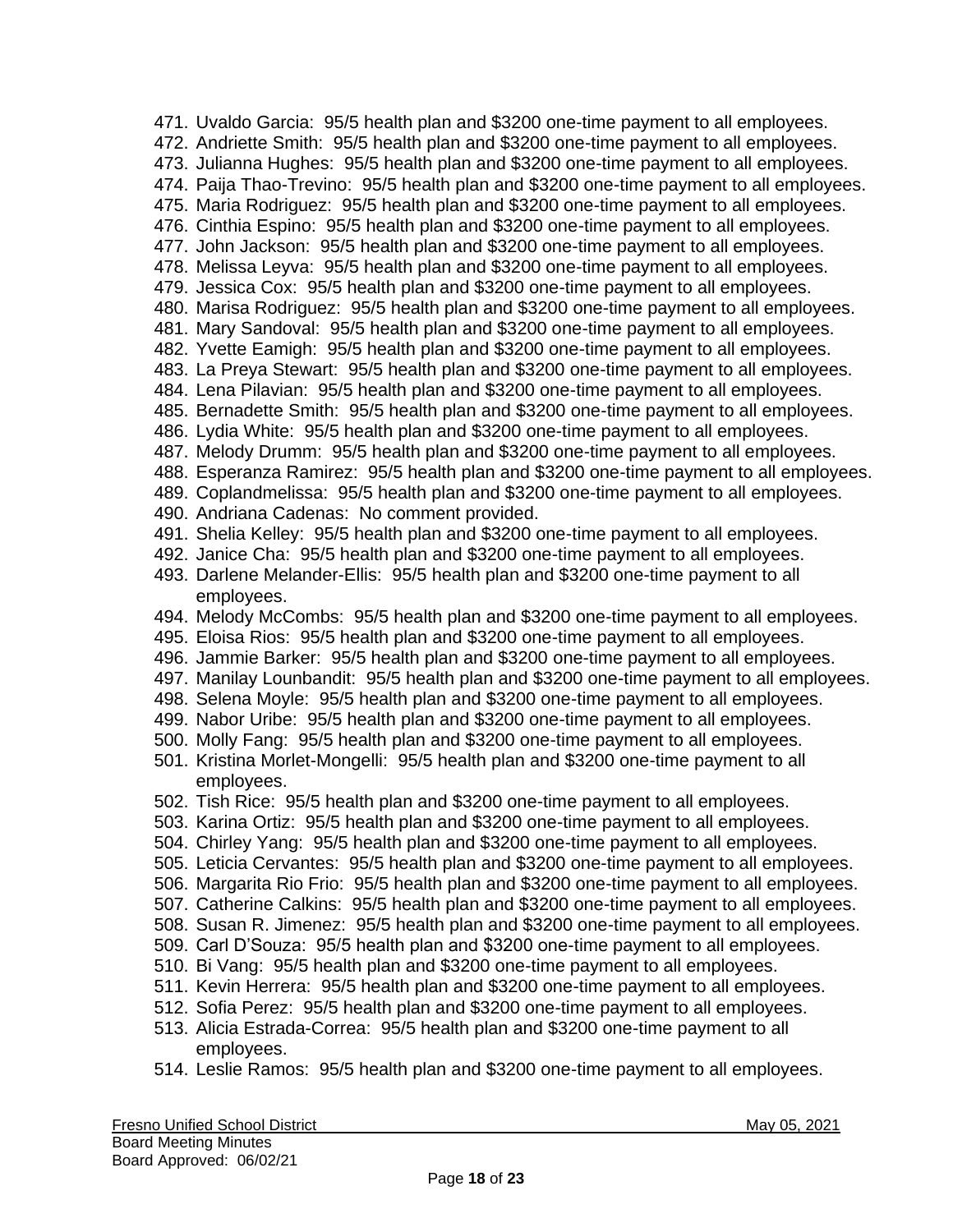- 515. Cynthia Piper: 95/5 health plan.
- 516. Rosa Lopez1: 95/5 health plan and \$3200 one-time payment to all employees.
- 517. Karen Peterson: Concerned district will not honor commitment to health care contribution.
- 518. Sharayah Veith: 95/5 health plan and \$3200 one-time payment to all employees.
- 519. Michelle Lee-Vang: 95/5 health plan and \$3200 one-time payment to all employees.
- 520. Rasamay Lee: 95/5 health plan and \$3200 one-time payment to all employees.
- 521. Lisa Gorans: 95/5 health plan and \$3200 one-time payment to all employees.
- 522. Alma Vargas-Lopez: 95/5 health plan and \$3200 one-time payment to all employees.
- 523. Andra Linder: 95/5 health plan and \$3200 one-time payment to all employees.
- 524. Emily Vang: 95/5 health plan and \$3200 one-time payment to all employees.
- 525. Lily Keokongmy: 95/5 health plan and \$3200 one-time payment to all employees.
- 526. Tracy Grubb: 95/5 health plan and \$3200 one-time payment to all employees.
- 527. Ajr: 95/5 health plan and \$3200 one-time payment to all employees.
- 528. Sharon Tevis: 95/5 health plan and \$3200 one-time payment to all employees.
- 529. Brenda Mclain: 95/5 health plan and \$3200 one-time payment to all employees.
- 530. Jessica Simonetti: 95/5 health plan and \$3200 one-time payment to all employees.
- 531. Shawn Martinez: 95/5 health plan and \$3200 one-time payment to all employees.
- 532. Yia Xiong: 95/5 health plan and \$3200 one-time payment to all employees.
- 533. Christine De La Cruz: 95/5 health plan and \$3200 one-time payment to all employees.
- 534. Christine De La Cruz: Duplicate.
- 535. Don Somers: 95/5 health plan and \$3200 one-time payment to all employees.
- 536. Khou Cha: 95/5 health plan and \$3200 one-time payment to all employees.
- 537. Kathy McDonell: 95/5 health plan and \$3200 one-time payment to all employees.
- 538. Lance Bessey: 95/5 health plan and \$3200 one-time payment to all employees.
- 539. Rosa Rodriguez Martinez: 95/5 health plan and \$3200 one-time payment to all employees.
- 540. Vania Dela Torre: 95/5 health plan and \$3200 one-time payment to all employees.
- 541. Trish Renfro: 95/5 health plan and \$3200 one-time payment to all employees.
- 542. Kara Veith: 95/5 health plan and \$3200 one-time payment to all employees.
- 543. Jeannette Kaloki: 95/5 health plan and \$3200 one-time payment to all employees.
- 544. Melinda Galaviz: 95/5 health plan and \$3200 one-time payment to all employees.
- 545. Erica Tristan: 95/5 health plan and \$3200 one-time payment to all employees.
- 546. Laura MacBride: 95/5 health plan and \$3200 one-time payment to all employees.
- 547. Carolyn Hodge: 95/5 health plan and \$3200 one-time payment to all employees.
- 548. Mike Spencer: 95/5 health plan and \$3200 one-time payment to all employees.
- 549. Stacy Solis: 95/5 health plan and \$3200 one-time payment to all employees.
- 550. Michelle Tynan: 95/5 health plan and \$3200 one-time payment to all employees.
- 551. Edgardo Pacheco-Resto: 95/5 health plan and \$3200 one-time payment to all employees.
- 552. Jose Galaviz: 95/5 health plan and \$3200 one-time payment to all employees.
- 553. Salvador Lopez: A wasted opportunity to show good faith works.
- 554. Barbgio: 95/5 health plan and \$3200 one-time payment to all employees.
- 555. Brenda Mariucci: 95/5 health plan and \$3200 one-time payment to all employees.
- 556. Barbara Giometti: 95/5 health plan and \$3200 one-time payment to all employees.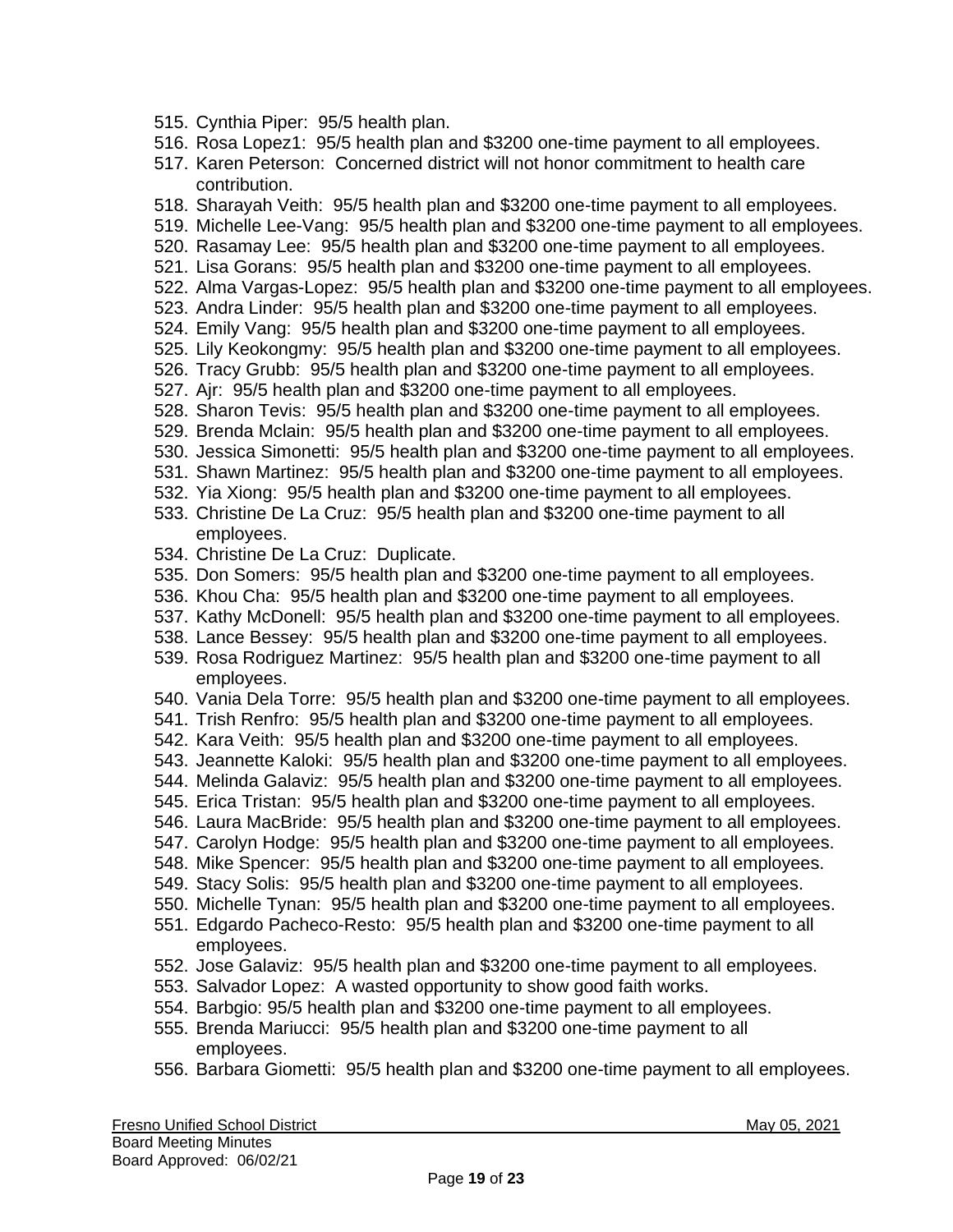- 557. Nou Thao: 95/5 health plan and \$3200 one-time payment to all employees.
- 558. Daniela Guerrero Hernandez: 95/5 health plan and \$3200 one-time payment to all employees.
- 559. Sara L. Medina-Baker: 95/5 health plan and \$3200 one-time payment to all employees.
- 560. Durrand Johnson: 95/5 health plan and \$3200 one-time payment to all employees.
- 561. Paj Lor: 95/5 health plan and \$3200 one-time payment to all employees.
- 562. Tania Gonzalez: 95/5 health plan and \$3200 one-time payment to all employees.
- 563. Amalia Gong-Chun: 95/5 health plan and \$3200 one-time payment to all employees.
- 564. Adriana Alcocer: 95/5 health plan and \$3200 one-time payment to all employees.
- 565. Virginia Guerra: 95/5 health plan and \$3200 one-time payment to all employees.
- 566. Nicole Vincent: 95/5 health plan and \$3200 one-time payment to all employees.
- 567. Kristina Ringo: 95/5 health plan and \$3200 one-time payment to all employees.
- 568. Diana Sayasane: 95/5 health plan and \$3200 one-time payment to all employees.
- 569. Bradley Jelmini: 95/5 health plan and \$3200 one-time payment to all employees.
- 570. Cecily Bevan Trueblood: 95/5 health plan and \$3200 one-time payment to all employees.
- 571. Duanu Vang: 95/5 health plan and \$3200 one-time payment to all employees.
- 572. Jessica George: 95/5 health plan and \$3200 one-time payment to all employees.
- 573. Shawn Simas: 95/5 health plan and \$3200 one-time payment to all employees.
- 574. Gabe: 95/5 health plan and \$3200 one-time payment to all employees.
- 575. Chelsea Shuman: 95/5 health plan and \$3200 one-time payment to all employees.
- 576. Brinkley Abercrombie: 95/5 health plan and \$3200 one-time payment to all employees.
- 577. Amanda Plumb: The attached snapshot reflects my views. (No snapshot provided.)

#### **B. CONFERENCE/DISCUSSION AGENDA**

**B-16, 1) CONDUCT Public Hearing Determining Energy Services Agreements to be in the Best Interest of Fresno Unified School District, and ADOPT Resolution 20-21 Making Finding in Accordance with Government Code Section 4217.12(a)(1); and** 

**2) ADOPT Resolution 20-22 Approving Energy Services Agreements with FFP BTM Solar, LLC (ForeFront Power) for Development of Solar Energy Projects at 15 Elementary Schools and 6 Middle Schools, and Finding the Agreements to be in the Best Interest of Fresno Unified School District**

For the record, Board President Davis OPENED the public hearing at 6:57 p.m.

#### **OPPORTUNITY for Public Comment**

For the record, the Board received zero submissions of public comment for Agenda Item B16.

For the record, Board President Davis CLOSED the public hearing at 7:08 p.m.

On a motion by Board Member Jonasson Rosas, seconded by Board Member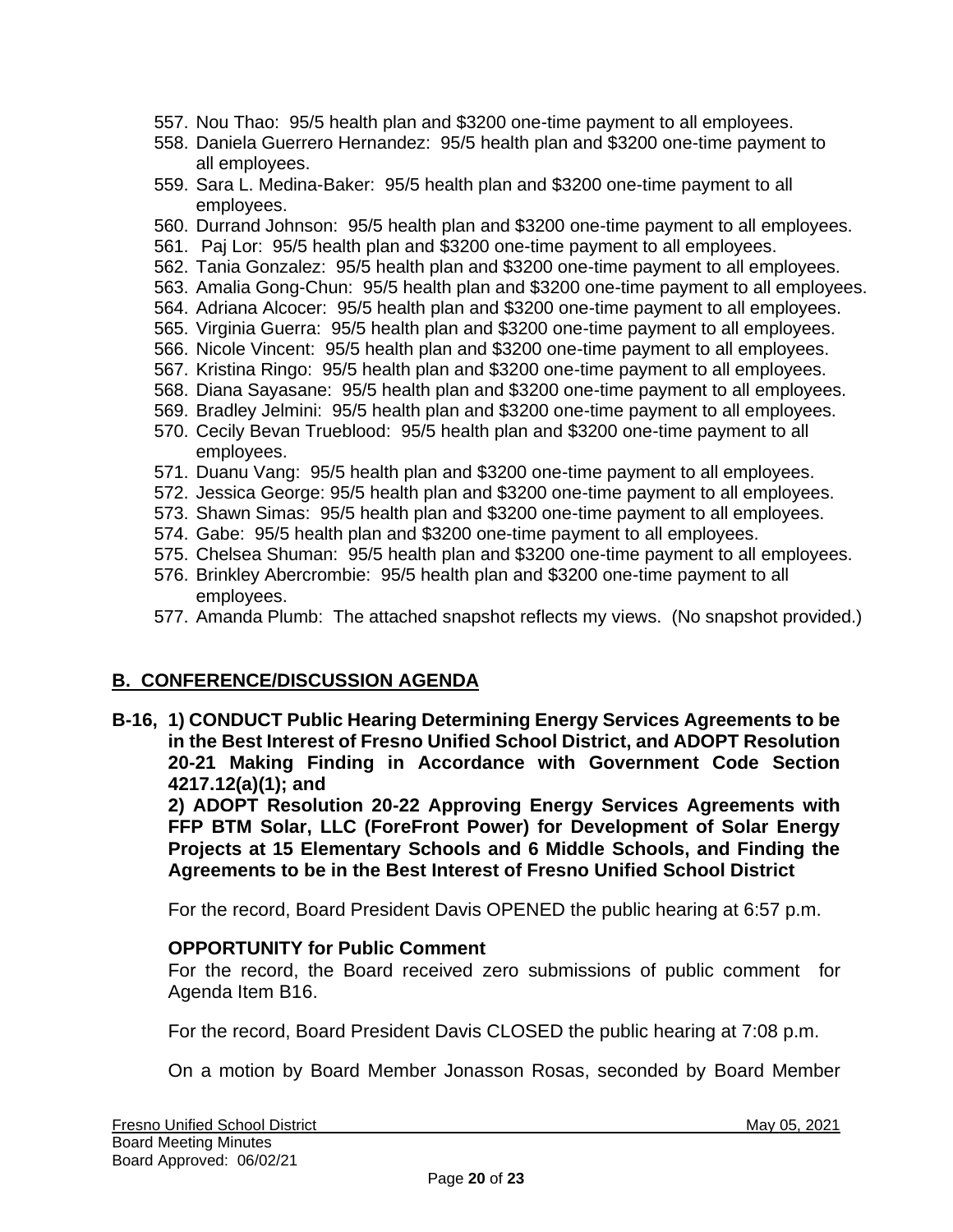Major Slatic, Agenda Item B-16 was adopted by a roll call vote of 6-0-0-1, as follows: AYES: Board Members: Cazares, Islas, Jonasson Rosas, Mills, Major Slatic, and Board President Davis. ABSENT: Board Clerk Thomas.

# **B-17, PRESENT and DISCUSS the 2021/22 Strategic Budget Development**

The Board of Education has discussed the Governor's proposed Budget and the potential impacts on Fresno Unified, as well as the strategic budget development process, at previous Board Meetings as follows: January 20, 2021, February 17, 2021, March 17, 2021, February 03, 2021, March 10, 2021, April 07, 2021, and April 21, 2021. On May 05, 2021 staff and the Board continued budget development discussions.

# **OPPORTUNITY for Public Comment**

For the record, the Board received 5 requests to address the Board and 70 submissions of public comment for Agenda Item B17. They are as follows:

## Requests to Address the Board

- 1. Marisa Moraza: Divert funding from law enforcement to student support programs.
- 2. Alexandria Ramos-O'Casey: Divert funding from law enforcement to student support programs.
- 3. Stephanie Avalos Villa: Divert funding from law enforcement to student support programs.
- 4. Jasmine Leiva: Divert funding from law enforcement to student support programs.
- 5. Earl Aguilera: Divert funding from law enforcement to student support programs.

#### **Submissions**

- 1. David Paredes: Divert funding from police to student support programs.
- 2. Emily Brandt: Divert funding from law enforcement to student support programs.
- 3. Elisabeth Robledo: Divert funding from law enforcement to student support programs.
- 4. Summer Breault: Divert funding from law enforcement to student support programs.
- 5. Enrique Chavez: More funding for social programs.
- 6. Josh Corley: Divert funding from law enforcement to student support programs.
- 7. McKenna Reeve: Divert funding from law enforcement to student support programs.
- 8. Beck Costa: Divert funding from law enforcement to student support programs.
- 9. Patty Cappelluti: Divert funding from law enforcement to student support programs.
- 10.Dan Waterhouse: Divert funding from law enforcement to student support programs.
- 11.Marcus Winston: No officers on school campuses.
- 12.Gloria Hernandez; Divert funding from law enforcement to student support programs.
- 13.Wesley Flowers: Divert funding from law enforcement to student support programs.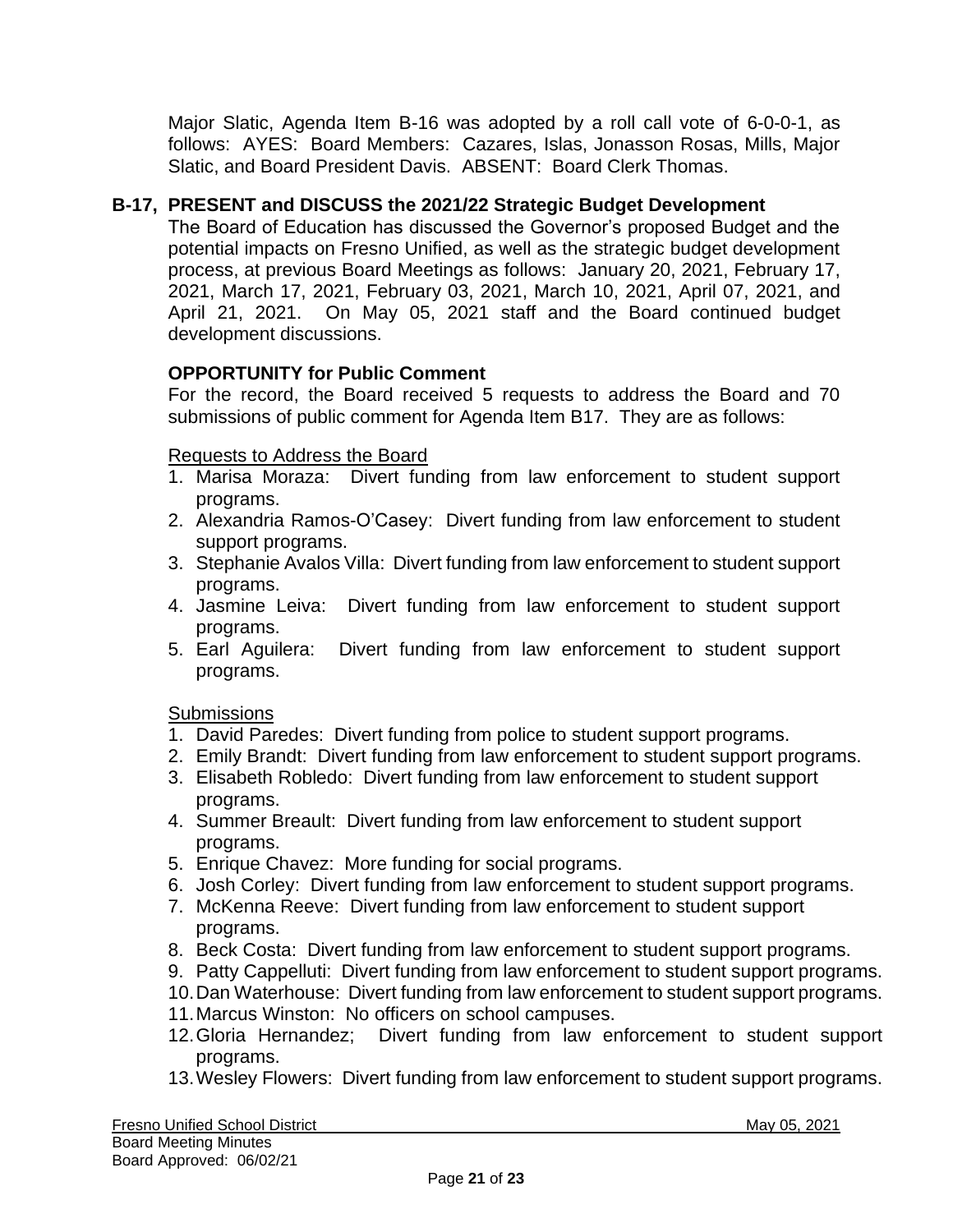- 14.Lakeysha Mattis: Building a bridge between officers and students.
- 15.Sean Bryan: Support for SNROs.
- 16.Sheila Wright: Support for officers.
- 17.Kehinde Solwazi: Divert funding from law enforcement to student support programs.
- 18.Isabel Belmontez: Divert funding from law enforcement to student support programs.
- 19.David Greenmyer: Support for maintaining the SNRO contract.
- 20.Shaterika (sp) Winston: Private security team rather than police on campus.
- 21.Randall Robinson: Support for maintaining the SNRO contract.
- 22.Amy Sepulveda: Divert funding from law enforcement to student support programs.
- 23.Alexis Gamino: Support for maintaining the SNRO contract.
- 24.Pao Vang: Support for maintaining the SNRO contract.
- 25.Maria Flores: No officers on school campuses but circling around radius of school.
- 26.Cali Nalchajian: Private unarmed security rather than police on campus.
- 27.Ivan Robles: Support for maintaining the SNRO contract.
- 28.Emily Melendez: Support for maintaining the SNRO contract.
- 29.Briana Zweifler: Divert funding from law enforcement to student support programs.
- 30.Janissa Aguiniga: Support for SNRO at school site.
- 31.Susan Gipson: Support for maintaining the SNRO contract.
- 32.Alonso Santo-Gonzalez: Divert funding from law enforcement to student support programs.
- 33.Alexandria Ramos O'Casey: Divert funding from law enforcement to student support programs.
- 34.Christian Enoch Lee: Support for maintaining the SNRO contract.
- 35.Xaiver: Divert funding from law enforcement to student support programs.
- 36.Grisanti Avendano: Divert funding from law enforcement to student support programs.
- 37.Jennifer Kanzler: Support for maintaining the SNRO contract.
- 38.Pamela Saenz: Divert funding from law enforcement to student support programs.
- 39.Michelle Salazar: Support for maintaining the SNRO contract.
- 40.Bobbi Burkhart: Shared positive story regarding SRO.
- 41.Kristy Ly: Divert funding from law enforcement to student support programs.
- 42.Alein (sp) Reed: Divert funding from law enforcement to student support programs.
- 43.Humberto Enriquez: Support for maintaining the SNRO contract.
- 44.James Stahl: Support for maintaining the SNRO contract.
- 45.Cecilia Aguayo: Support for maintaining the SNRO contract.
- 46.Mary Haskin: Support for maintaining the SNRO contract.
- 47.Bethanie Mills: Addressing Law Enforcement Violence as a Public Health Issue.
- 48.Cesilia Acevedo: Divert funding from law enforcement to student support programs.
- 49.Ricardo Gonzalez: Divert funding from law enforcement to student support programs.
- 50.Angelica Garcia: Support for maintaining the SNRO contract.
- 51.Jeannine K. Der Manouel: Support for maintaining the SNRO contract.
- 52.Anoush Ekparian: Support for maintaining the SNRO contract.
- 53.Cynthia Castro: Divert funding from law enforcement to student support programs.